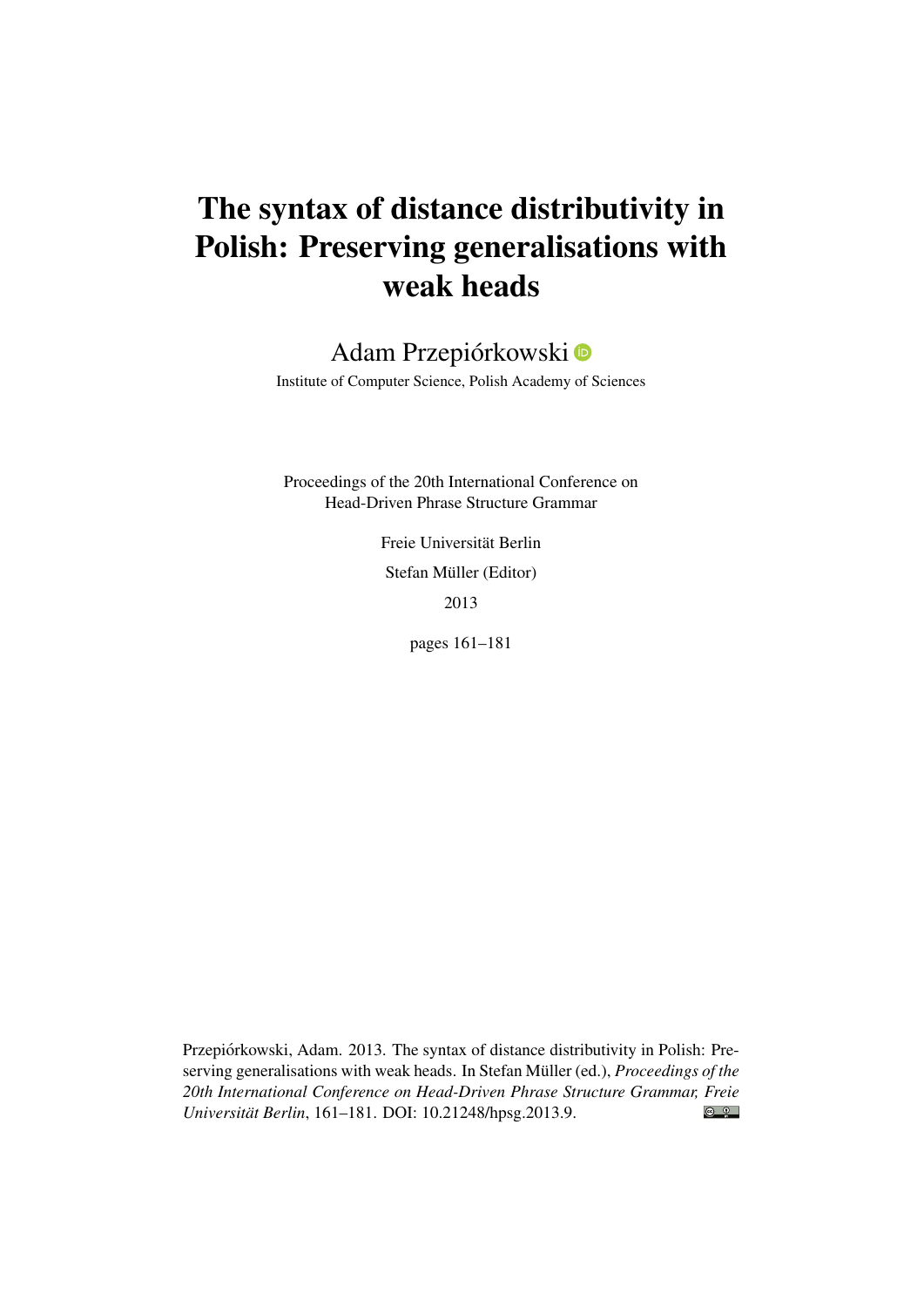#### Abstract

This paper presents a syntactic HPSG analysis of distance distributivity in Polish, where the challenge is to uniformly analyse a number of function lexemes PO 'each' which share their form and semantic contribution, but differ in their syntactic behaviour. To this end, the HPSG notion of *weak head* is employed in a novel way.

### 1 Introduction

The empirical aim of this paper is to discuss a phenomenon in Polish which is somewhat similar to the behaviour of English EACH, as in: *I gave the boys two apples each*. <sup>1</sup> The phenomenon where the so-called binominal EACH (Safir & Stowell, 1988) attaches to the noun phrase (NP) denoting the distributed quantity (*two apples*) and looks elsewhere in the sentence for the set to distribute over (*the boys*) is called *distance distributivity* (Zimmermann, 2002). As we will see below, distance distributivity in Polish involves not one but a number of simultaneously homophonous and homosemous<sup>2</sup> elements which differ in their syntactic behaviour.

The theoretical goal is to provide an HPSG analysis of Polish distance distributivity that does not miss generalisations, i.e., one that relates the form *po* to the distributive semantics only once in the grammar, even though there are a few distinct lexical items sharing this form and meaning. To this end we – rather trivially – factor out constraints common to all relevant lexical entries within the Word Principle. For this to be possible, we also – perhaps less trivially – employ the notion of *weak head* (Tseng, 2002; Abeillé, 2003, 2006) in order to ensure the uniform headedness status of words described by these lexical entries.

There are two main sections corresponding to the two aims mentioned above: section 2 introduces the phenomenon in gory detail and section 3 proposes the HPSG analysis. This paper is strongly coupled with Przepiórkowski & Patejuk 2013, which presents an LFG account of the same facts; correspondingly, the empirical section 2 is shared between these two papers almost verbatim (with apologies to readers). Moreover, Przepiórkowski 2013 provides the semantic half of the complete syntactico-semantic analysis of distributivity in Polish, couched in Glue Semantics (Dalrymple, 1999, 2001).

 $<sup>1</sup>A$  note on some conventions used in this paper: in the running text, lexemes are typeset in</sup> SMALL CAPITALS and word forms and example sentences – in *italics*. Numbered examples, as in (1)–(2) below, are typeset in ordinary upright font, with grammatical information in SMALL CAP-ITALS. Grammatical abbreviations mostly adhere to those recommended in Leipzig Glossing Rules (http://www.eva.mpg.de/lingua/resources/glossing-rules.php).

<sup>2</sup>We use the term *homosemous* as in Harley 2006, pp. 146ff., i.e., to refer to function (as opposed to content) morphemes or words which are not necessarily interchangeable in a given context but have the same meaning.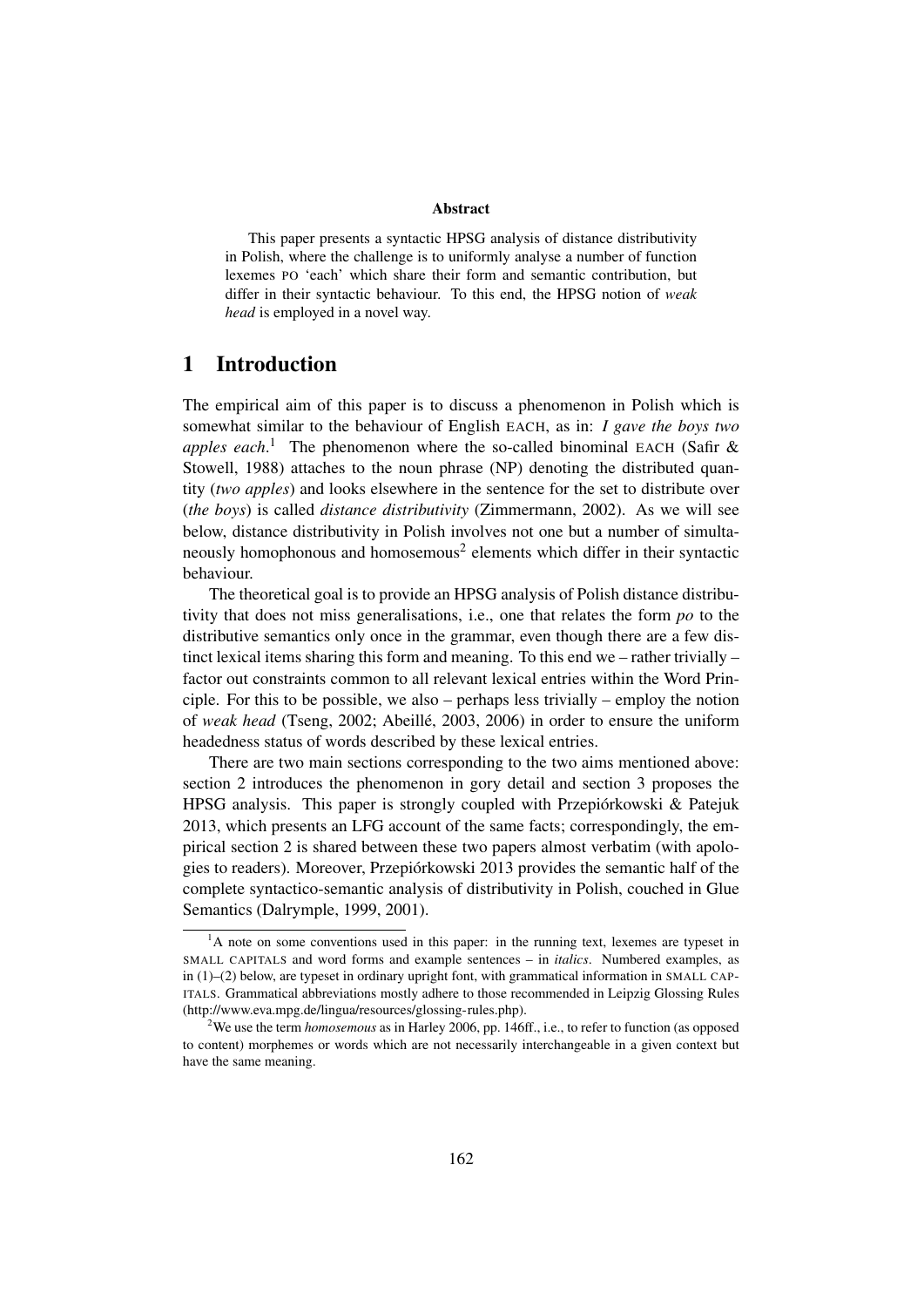### 2 Distance distributivity in Polish

### 2.1 Preliminaries

The most basic use of the distributive PO is illustrated below:

- (1) Dałem im gave-I them.DAT DISTR apple.LOC po jabłku. 'I gave them an apple each.'
- (2) Dałem im gave-I them.DAT DISTR two.ACC apples.ACC po dwa jabłka. 'I gave them two apples each.'

These examples already illustrate one curious fact about PO: it may combine with the locative case (cf. (1)), reserved to arguments of prepositions in Polish, or with the accusative (cf. (2)). So at least some uses of PO must be treated as prepositional, as otherwise the overwhelming generalistion that in Polish locative only occurs on arguments of prepositions would be violated.

The first article-length treatment of the distributive PO in Polish linguistics is Łojasiewicz  $1979<sup>3</sup>$  That paper suggests that the case of the phrase coocurring with PO depends on the type of this phrase (NP in (1) and numeral phrase, or NumP, in (2); cf. Łojasiewicz 1979, p. 155), rather than on its grammatical number (singular in (1), plural in (2)). The matter should be easy to decide by considering plural noun phrases or singular numeral phrases. Unfortunately, the latter arguably do not exist in Polish; Przepiórkowski 2006b claims that all Polish numerals are plural, even those meaning 'a half' (Pol.  $P(6L)$  or 'a quarter' (Pol.  $\acute{c}$ WIER $\acute{c}$ ). Moreover, there seems to be a semantic restriction at work (cf. Łojasiewicz 1979; Przepiórkowski 2008; Bogusławski 2012) which prohibits locative NP arguments of PO from denoting aggregate entities of unspecified cardinality, as in:

(3) \*Dałem im gave-I them.DAT DISTR apples.LOC po jabłkach. 'I gave them some apples each.' *(intended)*

Nevertheless, the issue may be resolved by considering plural NPs denoting nonaggregate entities, i.e., *plurale tantum* nouns such as SPODNIE 'trousers', PER-FUMY 'perfumes', etc. As shown in Przepiórkowski 2006a, and contra Łojasiewicz 1979, such NPs may co-occur with the distributive PO and, when they do, they bear the locative case. This shows that the locative is indeed conditioned by the categorial status of the noun phrase and not by its singular grammatical number. Hence, from now on, we will refer to PO in  $(1)$  (and similar contexts) as *adnominal*, PO<sub>N</sub>, and to PO in  $(2)$  (and such) as *adnumeral*, PO<sub>NUM</sub>.

<sup>&</sup>lt;sup>3</sup>See also Franks 1995, §5.2.1, for a generative account and comparison with the distributive PO in other Slavic languages.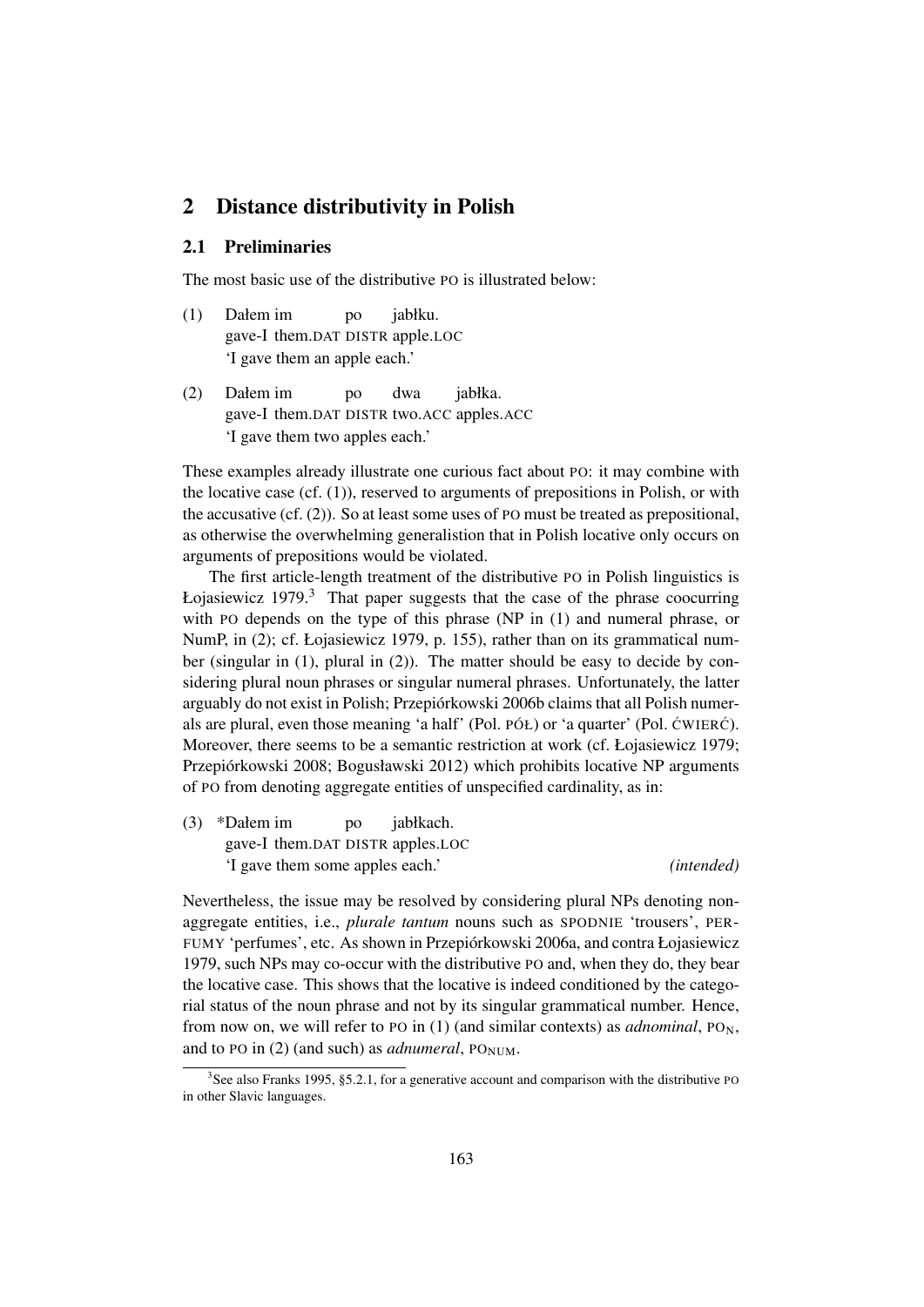Łojasiewicz 1979, p. 154, also notes that the distribution of the distributive PO is limited to the accusative (as in  $(1)$ – $(2)$  above), nominative and "secondary genitive" positions. What is meant by a "secondary genitive" position is a genitive dependent of a negated  $(cf. (5))^4$  or nominalised (cf. (6)) verb (i.e., a gerundial form) corresponding to the accusative dependent of the affirmative verb form (cf. (4)):

- (4) Dałem im gave-I them.DAT apple.ACC jabłko. 'I gave them an apple.'
- (5) Nie dałem im NEG gave-I them.DAT apple.GEN/\*ACC jabłka / \*jabłko. 'I didn't give them an apple.'
- (6) Myśleliśmy o thought-we about giving them.DAT apple.GEN/\*ACC daniu im jabłka / \*jabłko. 'We were thinking about giving them an apple.'

For the adnominal  $PO_N$ , Łojasiewicz 1979 gives the following example of its occurrence in the otherwise nominative (subject) position:

 $(7)$  Z from trees fell.3.N.SG DISTR apple.LOC drzew spadło po jabłku. 'An apple fell from each tree.'

To this, the following examples of  $P_{N}$  in "secondary genitive" positions could be adduced, parallel to (5)–(6) above:

- (8) Nie dałem im NEG gave-I them.DAT DISTR apple.LOC po jabłku. 'I didn't give them an apple each.'
- (9) Myśleliśmy o thought-we about giving them.DAT DISTR apple.LOC daniu im po jabłku. 'We were thinking about giving them an apple each.'

On the other hand,  $P_{\text{ON}}$  cannot occur in other case positions, including dative, instrumental and "primary genitive". This is illustrated in (10a)–(12a), involving verbs subcategorising for dative, instrumental and genitive complements, respectively, contrasted with (10b)–(12b) involving roughly synonymous verbs subcategorising for accusative complements:5,6,7

<sup>&</sup>lt;sup>4</sup>Genitive of negation in Polish, while more regular than in Russian, is more complex than would transpire from the remarks in this paper; see Przepiórkowski 2000.

<sup>&</sup>lt;sup>5</sup>RM stands here for *reflexive marker*, a part of the inherently reflexive verbs PRZYGLADAC SIE 'observe' and CHWYCIĆ SIĘ 'grab'.

 $6N$ ote that the forms of JEDEN 'one' in these examples are not numerals, but rather adjectives, pace Saloni 1974 and Gruszczyński & Saloni 1978; see also Przepiórkowski 2006a for the reaffirmation of this position based on the cooccurrence of PO and JEDEN.

 $7(11a)$  sounds acceptable to one of the authors.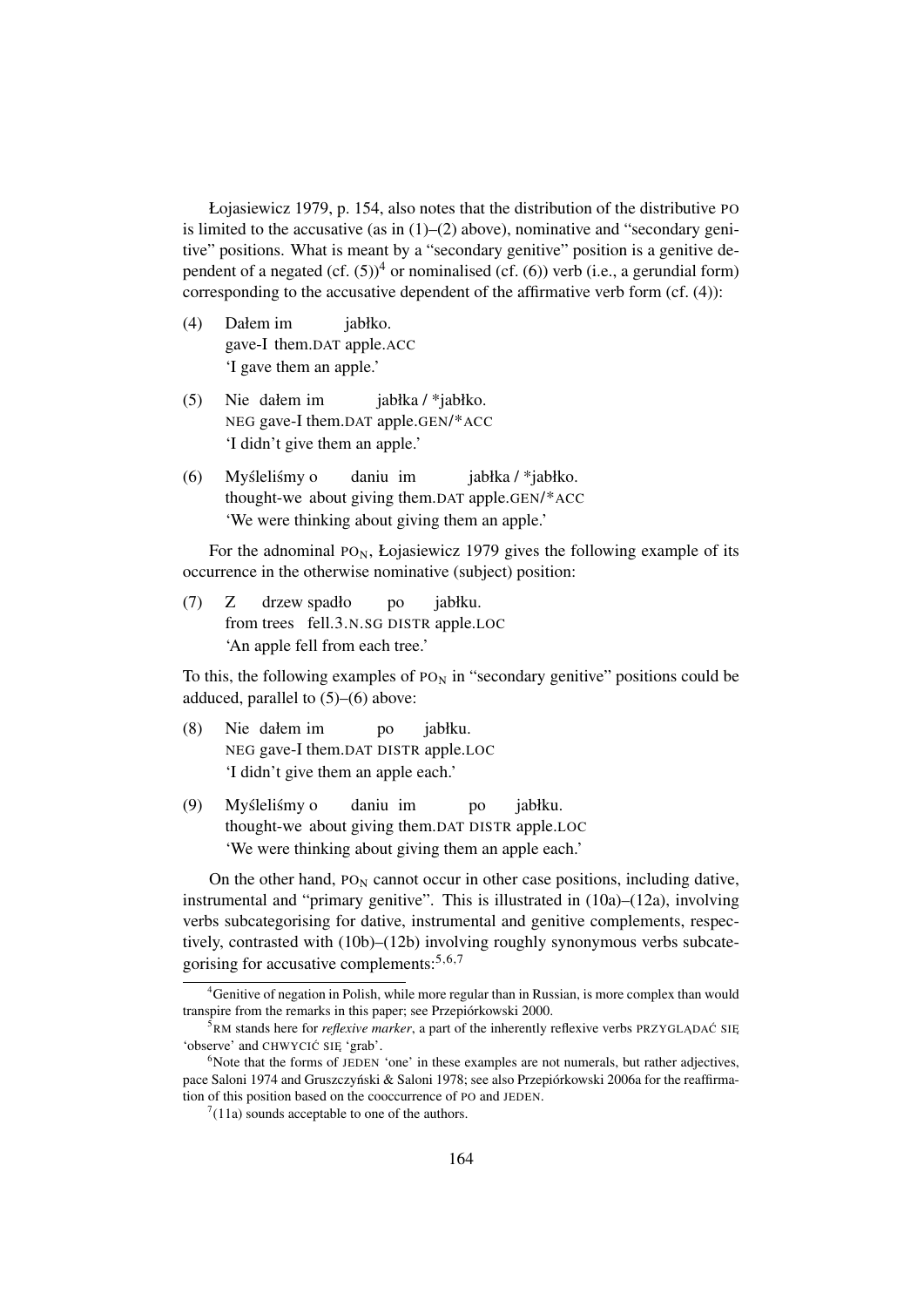|                | (10) a. *Każdy z nich przyglądał się po (jednym) obrazie.<br>each. NOM of them watched RM DISTR one. LOC painting. LOC                                                   |
|----------------|--------------------------------------------------------------------------------------------------------------------------------------------------------------------------|
|                | 'Each of them watched a/one painting.'<br>( <i>intended</i> )                                                                                                            |
| $\mathbf{b}$ . | Każdy z nich oglądał po (jednym) obrazie.<br>each.NOM of them watched DISTR one.LOC painting.LOC<br>'Each of them watched a/one painting.'                               |
|                | (11) a. *Każdy z nich kierował po (jednej) firmie.<br>each. NOM of them ran DISTR one. LOC company. LOC<br>'Each of them directed a/one company.'<br>( <i>intended</i> ) |
| b.             | Każdy z nich nadzorował po (jednej) firmie.<br>each.NOM of them supervised DISTR one.LOC company.LOC<br>'Each of them supervised a/one company.'                         |
|                | (12) a. *Każdy z nich chwycił się po (jednej) linie.<br>each. NOM of them grabbed RM DISTR one. LOC rope. LOC<br>'Each of them grabbed a/one rope.'<br>(intended)        |
| b.             | Każdy z nich chwycił po (jednej) linie.<br>each.NOM of them grabbed DISTR one.LOC rope.LOC                                                                               |

'Each of them grabbed a/one rope.'

At first glance facts seem to be similar for the adnumeral  $PO<sub>NUM</sub>$ . Its occurrence in an accusative position is illustrated in (2) above, and the following examples, all from Łojasiewicz 1979, illustrate a (normally, see below) nominative position  $(cf. (13))$ , a genitive of negation position  $(cf. (14))$  and an ad-gerundial genitive position (cf. (15)):

- (13) Na moich drzewach dojrzewa dziennie po on my trees ripen.3.SG daily DISTR several.ACC fruit.GEN kilka owoców. 'Several pieces of fruit ripen every day on each of my trees.'
- (14) Dzieci children.NOM NEG received.3.PL DISTR two.ACC donuts.ACC nie dostały po dwa pączki. 'The children did not get two donuts each.'
- (15) Myśleliśmy o thought-we about giving children.DAT DISTR three.ACC donuts.ACC daniu dzieciom po trzy pączki. 'We thought about giving the children three donuts each.'

It should be noted that, while the accusative case of *dwa jabłka* 'two apples' in (2) could in principle reflect the fact that the  $PO_{NUM}$ -phrase occupies an accusative position ( $PO<sub>NIM</sub>$  would be transparent to case assignment on such an analysis), examples (14)–(15), where such  $P_{\text{O}_{\text{NUM}}}$ -phrases occur in genitive positions, show that  $PO_{NUM}$  does (or at least *may*, see below) assign the accusative case, i.e., that it does (or may) behave like a preposition.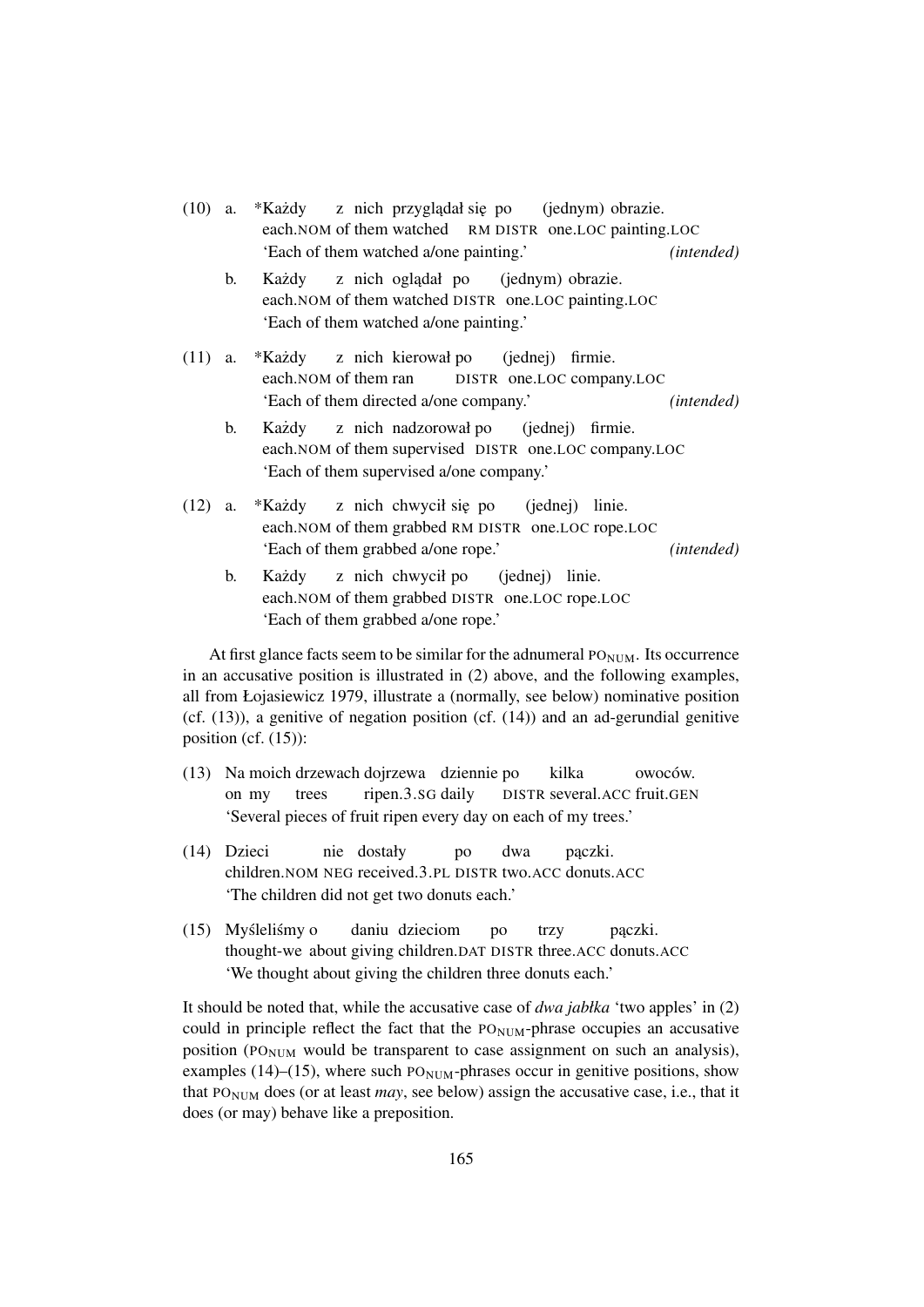All these considerations lead to the conclusion that there must be (at least) two different distributive elements PO: one assigning the locative to NPs, and another assigning the accusative to NumPs. In fact, Łojasiewicz 1979, p. 158, discusses the possibility of a single distributive PO assigning a separate case, *distributivus*, which would always be syncretic with locative or accusative, depending on the grammatical class. $8$  She rejects this idea, though, on the basis of the apparent impossibility of such NP and NumP *distributivus* phrases to be coordinated into a single argument of PO and claims that the following example should only mean *You'll get one apple each, as well as two pears and five plums*, and not – as intended – *Each of you will get one apple, two pears and five plums*:

(16) Dostaniecie receive-you.FUT DISTR one.LOC apple.LOC two.ACC pears.ACC and po jednym jabłku, dwie gruszki i pięć five.ACC plums.GEN sliwek. ´ 'Each of you will get one apple, two pears and five plums.' *(intended)* 'You will get one apple each, as well as two pears and five plums.' *(actual)*

While remaining agnostic about such examples, we concur with Łojasiewicz 1979 that  $PO_N$  and  $PO_{NUM}$  should not be conflated into a single lexeme. In the remainder of this empirical section we will have nothing more to say about the adnominal PO<sub>N</sub> and will concentrate on PO<sub>NUM</sub>.

#### 2.2 Three distributive elements PO

#### 2.2.1 Adnumeral PO in subject positions

As in other Indo-European languages, also in Polish finite verbs agree with nominative subjects, and otherwise occur in the default third person singular neuter form (Dziwirek, 1990). This generalisation is upheld in (7) and (13) above, where the subjects headed by  $PO_N$  and  $PO_{NUM}$ , respectively, are prepositional phrases and, hence, apparently caseless (but see §3 below). From this perspective, the following examples from Łojasiewicz 1979, p. 154, are surprising:<sup>9</sup>

- (17) W pokojach będą in rooms be.FUT.PL DISTR two.NOM.PL armchair.NOM.PL po dwa fotele. 'There will be two armchairs in each room.'
- (18) Na ławkach leżały po trzy on benches lay.PL PO three.NOM.PL sheet.NOM.PL paper.GEN.SG arkusze papieru. 'There lay three sheets of paper on each bench.'

<sup>8</sup> She also considers the two fossilised expressions *po czemu* 'how much each' and *po złotemu* 'one zloty each', where *czemu* and *złotemu* are dative forms.

 ${}^{9}$ Case values indicated in glosses reflect the received wisdom. In the analysis presented below we will claim that the numeral (*dwa*, *trzy*) and the noun heading the following NP (*fotele*, *arkusze*) are in the accusative, and that PO is the sole bearer of the nominative case; see §2.3.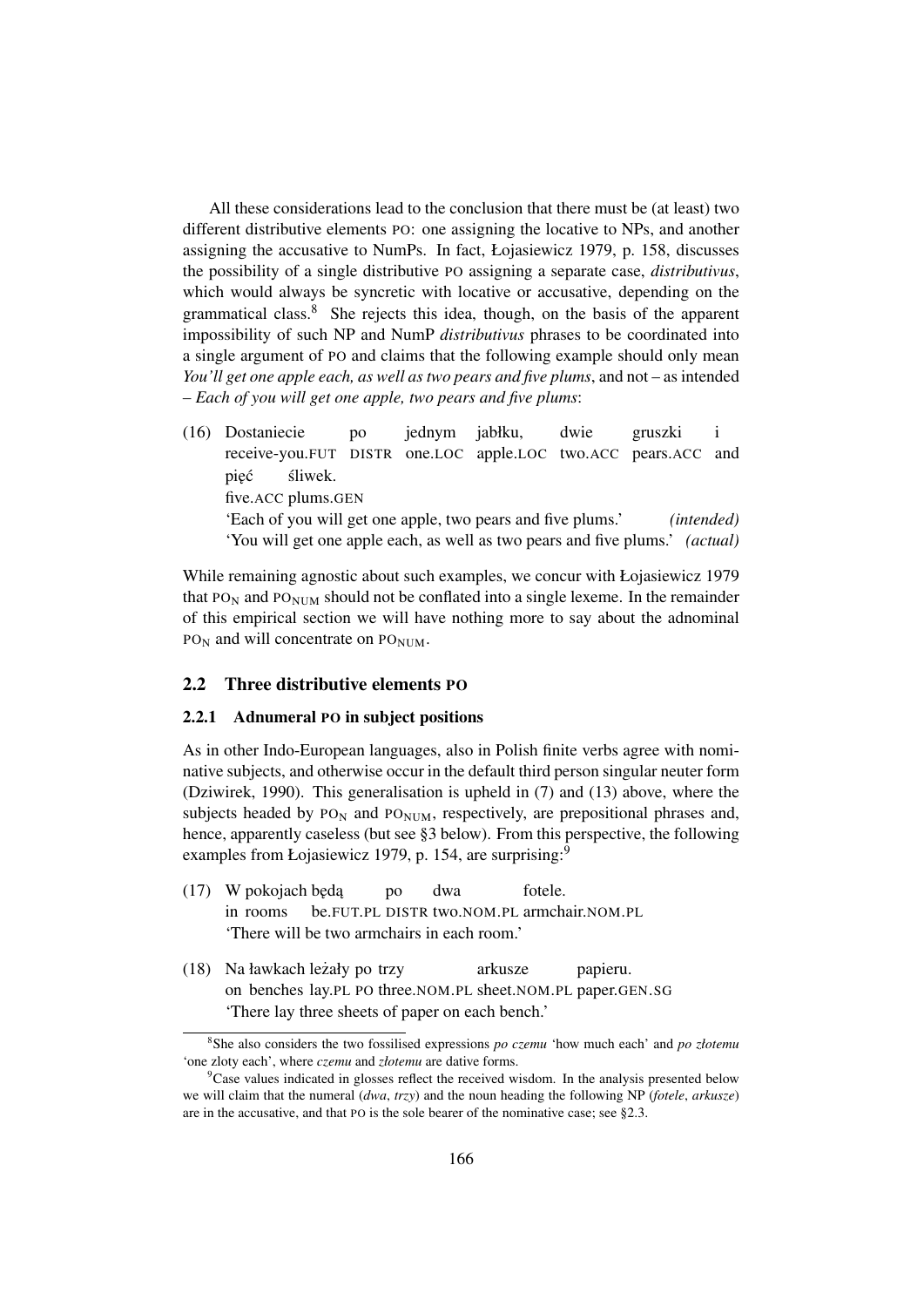Here, the verb clearly agrees with the numeral phrase following  $PO_{\text{NUM}}$ . Łojasiewicz 1979 does not draw the obvious conclusion from these examples, but if the overwhelming generalisation concerning subject–verb agreement in Polish is to be maintained, (17)–(18) must be analysed as involving nominative subjects. In particular, such subjects cannot be run-of-the-mill prepositional phrases.

The issue is somewhat obfuscated by the fact that numeral phrases following PONUM in all examples above are syncretic between nominative and accusative, at least in the sense that they may occur in subject positions and in (accusative) direct object positions.<sup>10</sup> So perhaps all numeral phrases ocurring after  $PO_{NUM}$  should be analysed as nominative, rather than accusative?

Fortunately, there exist non-syncretic nominative forms of the paucal numerals DWA 'two', TRZY 'three' and CZTERY 'four', namely, the human-masculine forms *dwaj*, *trzej* and *czterej*, as in the following example:

(19) Rad˛e council.ACC constituted.PL two.NOM representatives.NOM region.GEN tworzyli dwaj przedstawiciele regionu. 'Two region representatives constituted the council.'

Crucially, such nominative forms cannot occur after  $PO_{NUM}$  in accusative or "secondary genitive" positions, which confirms the analysis of  $PO<sub>NUM</sub>$  as governing the accusative – not nominative – case there:

- (20) (Nie) przydzieliłem im NEG assigned-I them.DAT DISTR two.ACC representatives.ACC/GEN po dwóch przedstawicieli. 'I (did not) assign(ed) them two representatives each.'
- (21) \*(Nie) przydzieliłem im NEG assigned-I them.DAT DISTR two.NOM representatives.NOM po dwaj przedstawiciele.

On the other hand, phrases headed by such unambiguously nominative paucal numerals may co-occur with  $PO_{NUM}$  in the subject position, duly resulting in subject–verb agreement; although in some publications they are regarded marginal (Łojasiewicz, 1979, p. 158), doubtful or even downright unacceptable (Derwojedowa, 2011, pp. 144–145), they do occur in texts, as in the following attested examples:<sup>11</sup>

<sup>&</sup>lt;sup>10</sup>See Przepiórkowski 1999, 2004 for arguments that non-paucal numerals (as well as some human-masculine paucal numerals) in the subject position are in fact accusative; e.g., (13) without the *po* would still be grammatical and the subject *kilka owoców* would be analysed as accusative. On the other hand, (non-human-masculine) paucal numeral forms like *dwa* 'two' and *trzy* 'three' in (17)–(18), would be analysed as nominative. The observation that some numeral phrases in the subject position occur in the accusative has a long history, dating back at least to Małecki 1863 and Krasnowolski 1897, and – more recently – Franks 1995, but it is also very controversial in Polish linguistics; see, e.g., Saloni 2005 and Miechowicz-Mathiasen & Witkos 2007 for discussion, and ´ Przepiórkowski & Patejuk 2012a,b for an LFG analysis.

<sup>&</sup>lt;sup>11</sup>The first example comes from the National Corpus of Polish (NKJP; Przepiórkowski et al. 2012; http://nkjp.pl), the other two were found in the Internet via Google (September 2013).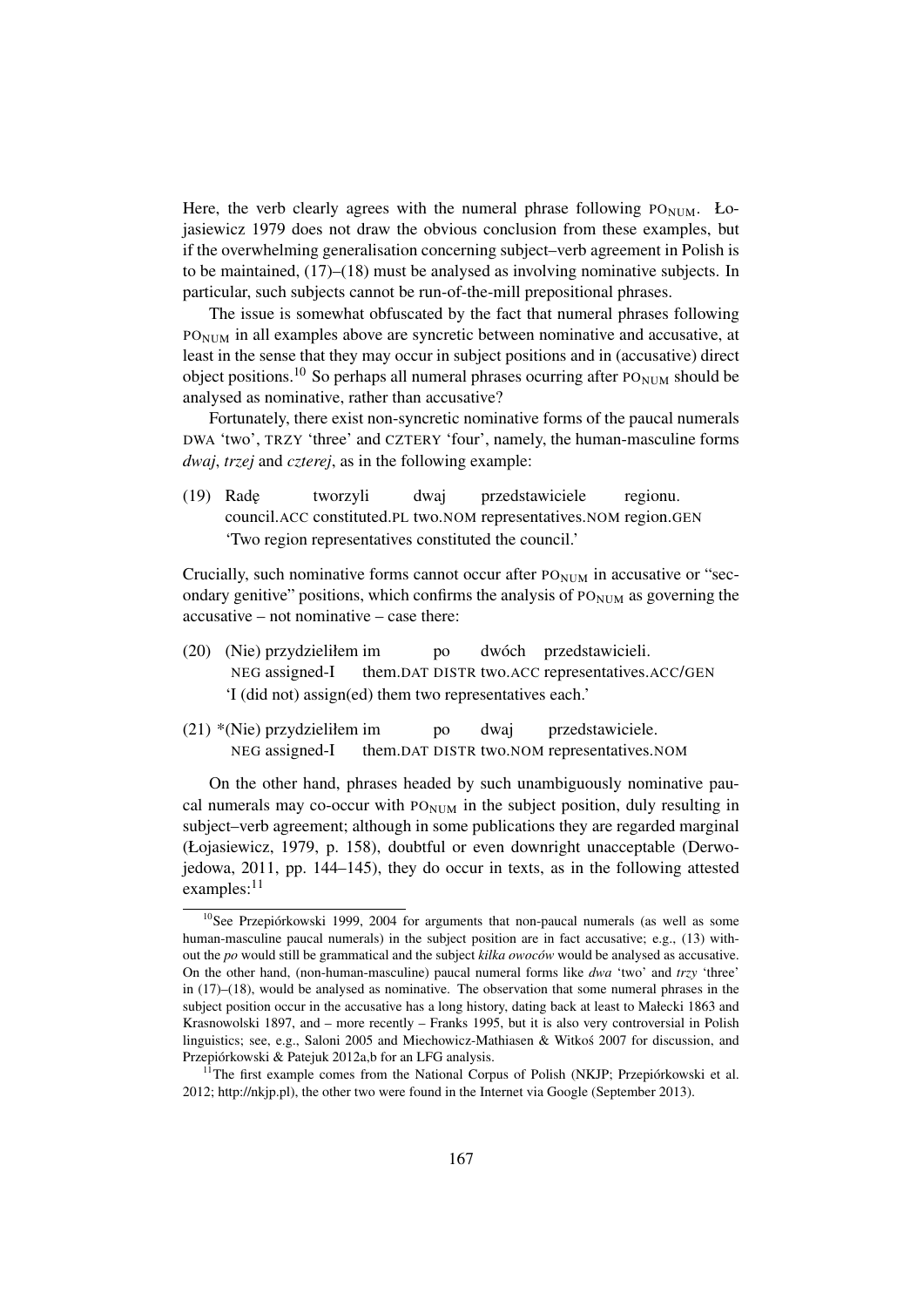- (22) Prezydent proponuje, aby Radę president proposes that council.ACC federation.GEN constitute.PL DISTR Federacji tworzyli po dwaj two.NOM representatives.NOM each.GEN region.GEN przedstawiciele każdego regionu... 'The President proposes that two representatives of each region constitute the Federation Council.' (NKJP)
- (23) Do Senatu wybierani są to Senate elected.PL are.PL DISTR two.NOM senators.NOM from each po dwaj senatorzy z każdego stanu. state 'Two senators from each state are elected to the Senate.' (Google)
- $(24)$  ... awans promotion obtained.PL DISTR three.NOM best.NOM.PL from each uzyskali po trzej najlepsi z każdej kategorii. category 'Three best ones from each category qualified.' (Google)

Also Łojasiewicz 1979, p. 158, admits forms such as *dwaj* "in some constructions" involving the distributive PO, citing as grammatical the following example:

(25) Stancie ´ stand.IMP.PL here DISTR two.NOM from each side tu, po dwaj z każdej strony. 'Stand here, two on each side!'

In summary, the data discussed in this subsection calls for distinguishing two adnumeral elements  $PO_{NUM}$ : one, which we will call  $PO_{NUM}^{ACC}$ , assigns the accusative case, even in the "secondary genitive" positions, and another one, PO<sub>NUM</sub>, which may occur with nominative numeral phrases. The relative distribution of these two distributive adnumeral elements will be discussed in §2.3, but first we provide additional arguments for the existence of a separate  $PO_{NUM}^{MOD}$  and some justification for the superscript MOD (for *modifier*).

#### 2.2.2 Adnumeral PO in other positions

As apparently first noted in Przepiórkowski 2010, PO $_{\text{NUM}}$  sometimes occurs also in dative positions. When it does, the numeral phrase must also bear the dative case. The following attested examples illustrate this:

(26) ... nagroda należy się po reward is due to DISTR three. DAT person. DAT. PL from each class trzem osobom z każdej klasy... 'Three people from each class deserve a reward.' (NKJP)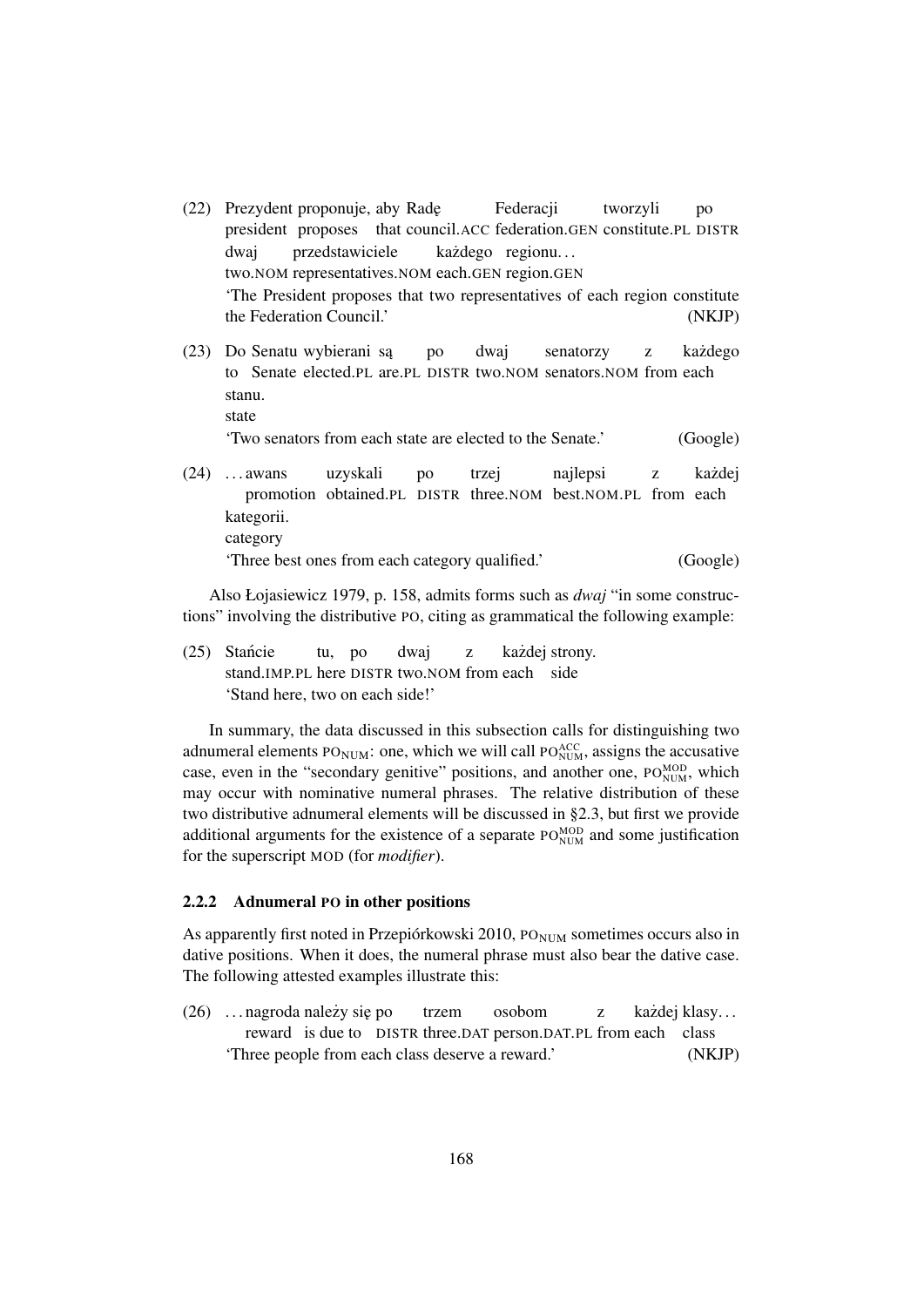- (27) Broń... została przekazana weapon AUX transferred.PASS DISTR two.DAT person.DAT.PL from po dwóm osobom z każdego ugrupowania. each group 'The weapon was handed in to two people from each group.' (Google)
- (28) . . . cyklicznie dawał odpoczywac´ po cyclically let.SG rest DISTR two.DAT players.DAT dwóm zawodnikom. . . 'He cyclically let two players take rest.' (Google)

While perhaps less frequent, analogous examples may be found involving instrumental positions,<sup>12</sup> cf. (29)–(31), and even an occasional genitive or locative position, cf. (32) and (33), respectively.

- (29) Obie strony dysponują both sides have at their disposal in the end DISTR four.INST armies.INST w końcu po czterema armiami. 'Both sides have at their disposal four armies each in the end.' (Google)
- (30) Każde z nich w białym kitlu, each of them in white lab coat big dużych okularach, z glasses with DISTR two.INST po dwiema teczkami briefcases.INST in one are tools – w jednej są narzędzia, w drugiej dokumentacja. in second documentation 'Each of them in a white lab coat, big glasses, with two briefcases each – tools are in the first one, documentation in the other.' (Google)
- $(31)$  Jego... uszy są... ozdobione po his ears are ornamented DISTR three.INST gold.INST earrings.INST at trzema złotymi kolczykami u dołu bottom auricle małżowiny. 'His ears are ornamented with three gold earrings each at the bottom of the auricle.' (Google)
- (32) Komisja Commission works pracuje w in teams zespołach złożonych z consisting of DISTR two.GEN po dwóch przedstawicieli representatives.GEN side church strony kościelnej i and side governmental and DISTR strony rządowej oraz po jednym przedstawicielu one.LOC representative.LOC authorities superior organów nadrz˛ednych nad uczestnikami to participants postepowania.

proceedings

'(Church Property) Commission works in teams consisting of two representatives each of the church side and the government side and of one representative each of authorities superior to the participants of the proceedings.' (NKJP)

 $12$ We are grateful to Anna Kibort for pointing this out.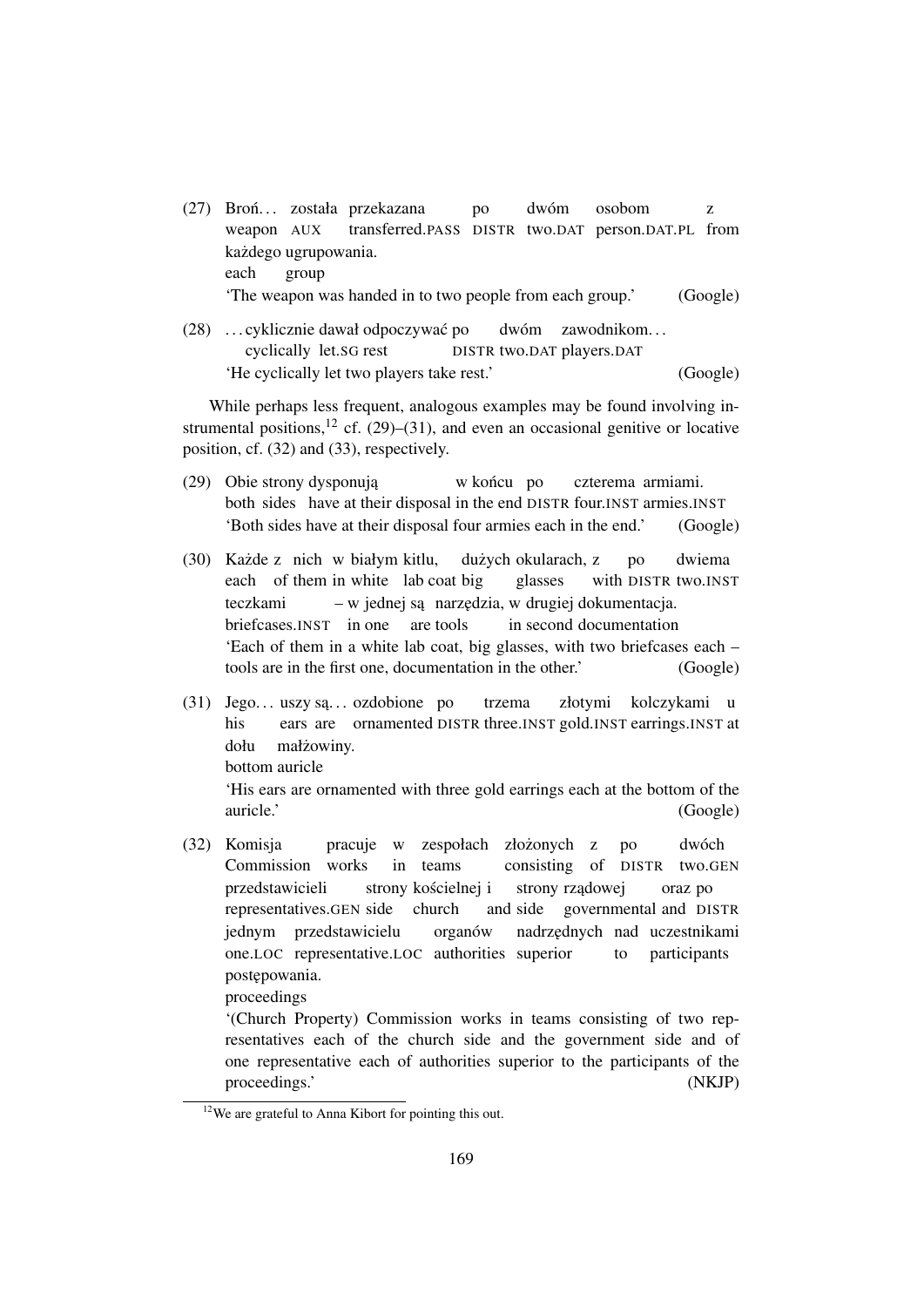(33) Prawie wszyscy zawodnicy występowali w po almost all players played in DISTR two.LOC formations.LOC dwóch formacjach. 'Almost all players played in two formations each.' (Google)

Similarly to  $(22)$ – $(25)$ , such examples are often judged marginal or even unacceptable by many native speakers, and as fully acceptable by others. It seems reasonable, then, to assume that the same lexical item is responsible for all these occurrences and that it is internalised in the grammars of different native speakers to various extents. The most conspicuous feature of this  $PO_{NUM}^{MOD}$  is that it is transparent to case assignment and simply transmits the case assigned to its position: nominative in  $(22)$ – $(25)$  (and, perhaps, in the earlier  $(17)$ – $(18)$ , but see below), dative in (26)–(28), instrumental in (29)–(31), genitive in (32) and locative in (33). We conclude that  $PO_{NUM}^{MOD}$  cannot be analysed as a case-assigning preposition, but should rather be treated as an element transparent to case assignment, a modifier, perhaps an "adnumeral operator" in the sense of Grochowski 1997, §2.4.10. Below, in §3.3, we provide an HPSG analysis which – while preserving this intuition – still treats PO<sub>NUM</sub> as a syntactic head, on a par with PO<sub>NUM</sub> and PO<sub>N</sub>.

### 2.3 The distribution of the three elements PO

It is easy to recognise  $PO_N - it$  occurs with nominal, not numeral phrases. On the other hand, it is not always clear which of the two adnumeral elements,  $PO_{NUM}^{ACC}$  or  $PO_{NUM}^{MOD}$ , surfaces in a given context. Consider the basic example (2) on p. 2. In the previous subsection we established that  $PO_{NUM}^{MOD}$  is transparent to case assignment, so it could be claimed that  $po$  in this example is a form of  $PO_{NUM}^{MOD}$  and that the accusative case on *dwa jabłka* 'two apples' reflects the accusative case assignment to the direct object. On the other hand, we also saw that at least in some adnumeral positions, namely (14)–(15), a different PO is needed,  $PO_{NUM}^{ACC}$ , which assigns the accusative case, and this  $PO_{NUM}^{ACC}$  could also be claimed to occur in (2). So now we have three ways of analysing (2): as involving  $PO_{NUM}^{ACC}$ , as involving  $PO_{NUM}^{MOD}$ , or as ambiguous between the two analyses.

Similarly, (13) on p. 4 could be analysed as involving  $PO_{NUM}^{ACC}$ , which assigns the accusative to *kilka owoców* 'several fruit', or as involving PO<sub>NUM</sub>, transparent to the assignment of the accusative case to such numeral phrases in the subject position (cf. fn. 10 on p. 6), or as ambiguous between the two.

When deciding such cases, we take as crucial the observation of the previous subsection, namely, that occurrences of  $PO_{NUM}^{MOD}$  are rare, often judged as marginal or unacceptable. That is, since both (2) and (13) are fully acceptable, we assume that they involve  $PO_{NUM}^{ACC}$ . Note that this in principle does not exclude the possibility of the ambiguity between  $PO_{NUM}^{ACC}$  and  $PO_{NUM}^{MOD}$ , but the latter analysis will be more marginal than the former, perhaps altogether inaccessible to some speakers.<sup>13</sup>

<sup>&</sup>lt;sup>13</sup>Also, if PO<sub>NUM</sub> surfaced in (2), we would expect – contrary to facts – the numeral phrase to be able to occur in the genitive when the verb is negated or nominalised; see the discussion in §3.5 below, esp., around (45) on p. 16.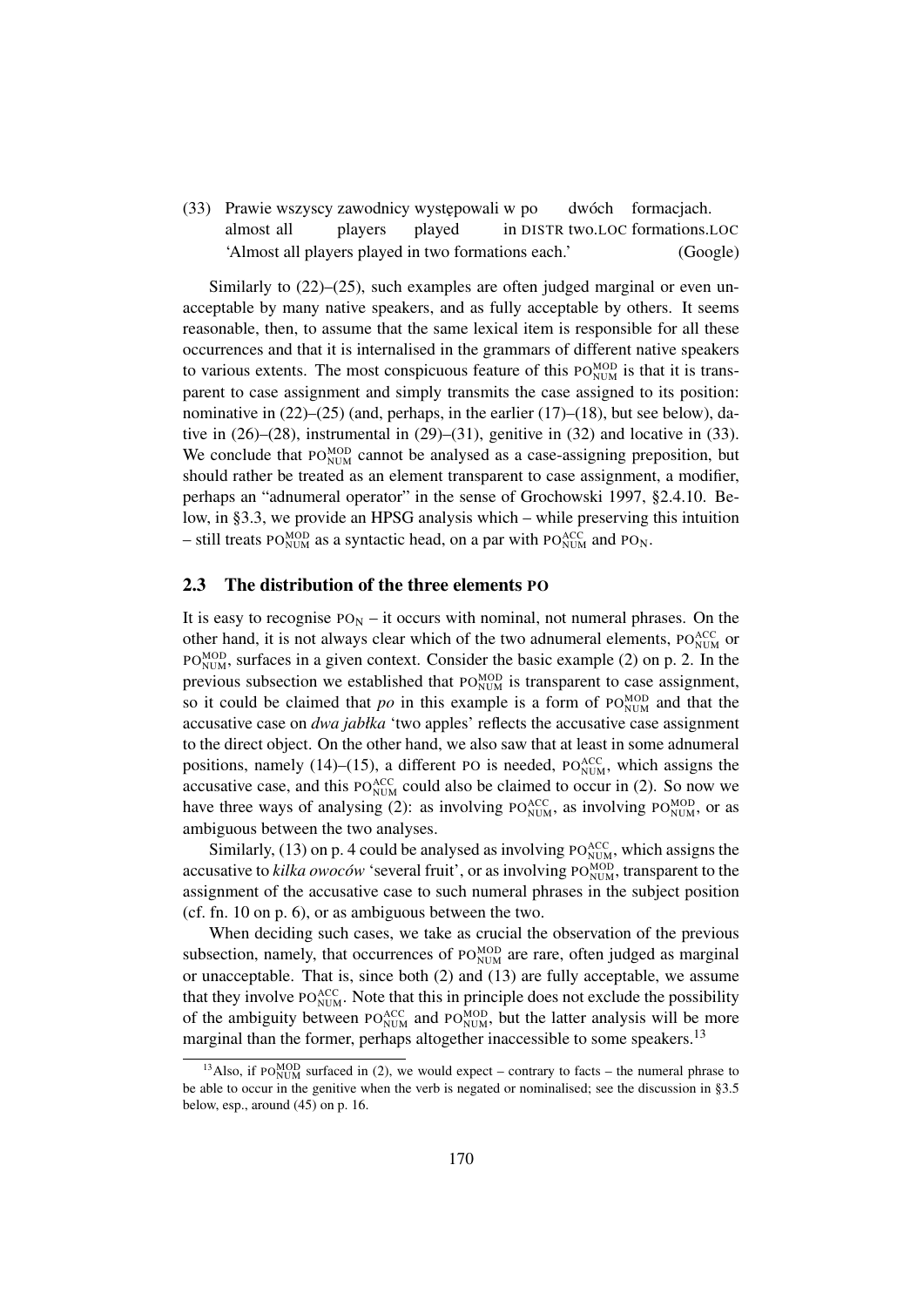On the basis of these considerations we assume that the three elements PO surface in the following examples (this is a partial list; see below):

 $PO_N - (1), (7) - (9), (10b) - (12b);$ 

 $PO_{NUM}^{ACC}$  – (2), (13)–(15), (20);

 $PO_{NUM}^{MOD}$  – (22)–(33); perhaps marginally also in (2), (13) and (20).

The only two acceptable examples involving PO not classified here are (17)–(18), with paucal non-human-masculine numeral phrases following PO in the subject position. Such examples, while exhibiting subject–verb agreement and, hence, a nominative subject, are judged as acceptable by Łojasiewicz (1979, p. 154) and as significantly more acceptable than the clear cases of  $PO_{NUM}^{MOD}$  in (23) and (27) by Derwojedowa (2011, p. 145). As such, they seem to contradict the generalisation just proposed: since they occur in the nominative position and apparently contain a nominative NumP they should involve  $PO_{NUM}^{MOD}$ , but since they are acceptable, or at least clearly more acceptable than uncontroversial uses of  $PO_{NUM}^{MOD}$ , they should rather involve  $PO_{NUM}^{ACC}$ .

The following section presents an analysis which explains this contradiction away. According to this analysis, the acceptable  $(17)$ – $(18)$  involve the accusativeassigning PO<sub>NUM</sub>, so the numeral phrases *dwa fotele* 'two armchairs' and *trzy arkusze papieru* 'three sheets of paper' are taken to be accusative here. However, PO<sub>NUM</sub> is not treated as an ordinary preposition here, but rather an element which may receive its own case – here nominative – and agree with the verb in number and gender.

With such a  $PO_{NUM}^{ACC}$  in hand, the final classification of all relevant examples above is as follows:

 $PO_N - (1), (7)$ – $(9), (10b)$ – $(12b)$ ;  $PO_{NUM}^{ACC}$  – (2), (13)–(15), (17)–(18), (20);  $PO_{NUM}^{MOD}$  – (22)–(33); perhaps marginally also in (2), (13), (17)–(18) and (20).

### 3 HPSG Analysis

### 3.1 Capturing generalisations

It might seem that postulating 3 lexical entries for function words with the same form and the same meaning is a clear case of a missing generalisation, but it is trivial to provide a description which states common properties of the 3 elements PO only once. We will assume here the simplest approach to the HPSG lexicon, namely, the Word Principle as construed in Höhle 1999 and Meurers 1999, i.e., essentially as the following constraint on *word* objects (where  $LE<sub>i</sub>$  are lexical entries):

(34) *word*  $\rightarrow$  LE<sub>1</sub>  $\vee$  LE<sub>2</sub>  $\vee \dots \vee$  LE<sub>n</sub>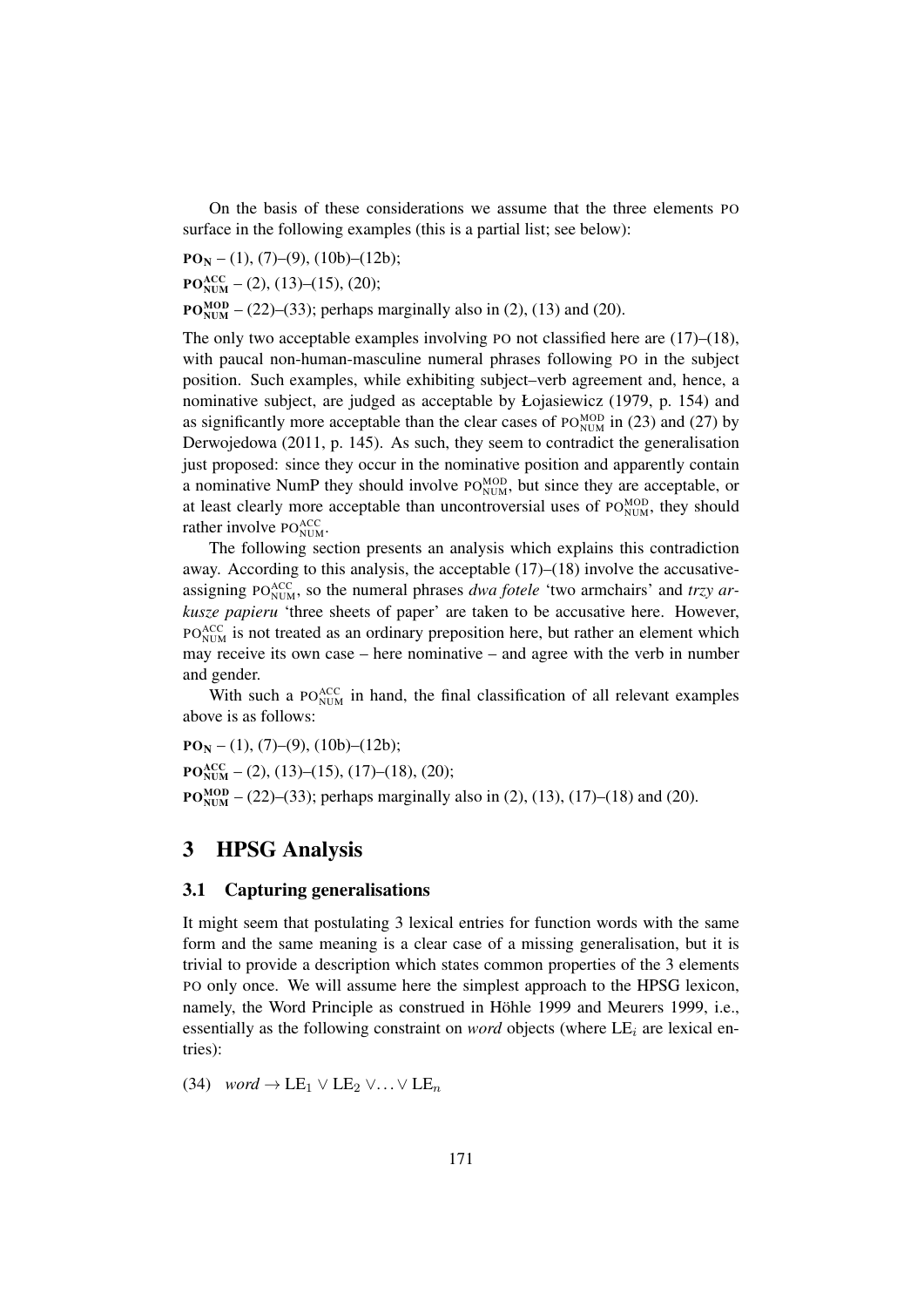Given this general approach, commonalities between a number of lexical entries may be factored out as follows, where  $P O_{com}^d$  is a description common to all distributive elements PO, and PO $_{N}^{d}$ , PO $_{ACC}^{d}$  and PO $_{MOD}^{d}$  stand for the descriptions of other – more idiosyncratic – properties of  $PO_N$ ,  $PO_{NUM}^{ACC}$  and  $PO_{NUM}^{MOD}$ , respectively:

(35) *word*  $\rightarrow$  LE<sub>1</sub>  $\vee$  LE<sub>2</sub>  $\vee \ldots \vee$  (PO<sub>com</sub>  $\wedge$  (PO<sub>N</sub><sup>d</sup>  $\vee$  PO<sub>ACC</sub>  $\vee$  PO<sub>MOD</sub>))  $\vee \ldots \vee$  LE<sub>n</sub>

#### 3.2 Lexical entry for  $PO_N$

We propose the following lexical entry for the preposition  $P_{N}$ , before distributing it between  $\text{PO}_{\text{com}}^d$  and  $\text{PO}_{\text{N}}^d$ :

(36) 
$$
PO_{com}^{d} \wedge PO_{N}^{d} \equiv
$$
  
\n
$$
\begin{bmatrix}\nORTH & \langle po \rangle \\
\downarrow & \uparrow \\
\text{SIS} & \text{CAT} \\
\text{SIS} & \text{CAT} \\
\text{VAL} & \text{COMPS} & \text{CAT} \\
\text{COMPS} & \text{CAT} & \text{VAL} \\
\text{COMPS} & \text{COT} & \text{COT} \\
\text{COL} & \text{S} & \text{COT}\n\end{bmatrix}
$$
\n(36)  $PO_{com}^{d} \wedge \text{PO}_{N}^{d} \equiv$ 

According to this lexical entry,  $P_{N}$  is a case-bearing preposition, *prep\_cased* (a subtype of *prep* and *cased*, the latter introducing the CASE attribute). Unlike proper (uncased) prepositions, such elements may occur in broadly nominal positions, i.e., in syntactic positions where case is assigned. Moreover, the CASE value is specified as  $str(uctural)$  – this accounts for the distribution of PO<sub>N</sub> only in nominative, accusative and "secondary genitive" positions, i.e., exactly the structural case positions in Polish (Przepiórkowski, 1999).

While positing a cased preposition is highly non-standard, there is at least another such a preposition in Polish, namely, OKOŁO, which assigns the genitive case, as in the following example from Grochowski 1997, p. 73, where *Około stu kobiet* 'around hundred women' is the subject and the head numeral *stu* 'hundred' is in the genitive (the nominative form would be  $sto$ ):<sup>14</sup>

(37) Około stu around hundred.GEN women.GEN signed.3.N.SG this.ACC petition.ACC kobiet podpisało ten wniosek. 'Around a hundred women signed this petition.'

Returning to  $PO<sub>N</sub>$ , this preposition takes one complement which is specified as a saturated phrase in the locative case – but not a numeral phrase. This is empirically

<sup>&</sup>lt;sup>14</sup>Somewhat similarly to the distributive multi-lexeme PO, this preposition OKOŁO co-exists with a homophonous and homosemous adnumeral operator OKOŁO (Grochowski, 1997, pp. 73–74); hence, *Około sto kobiet podpisało. . .* is also acceptable.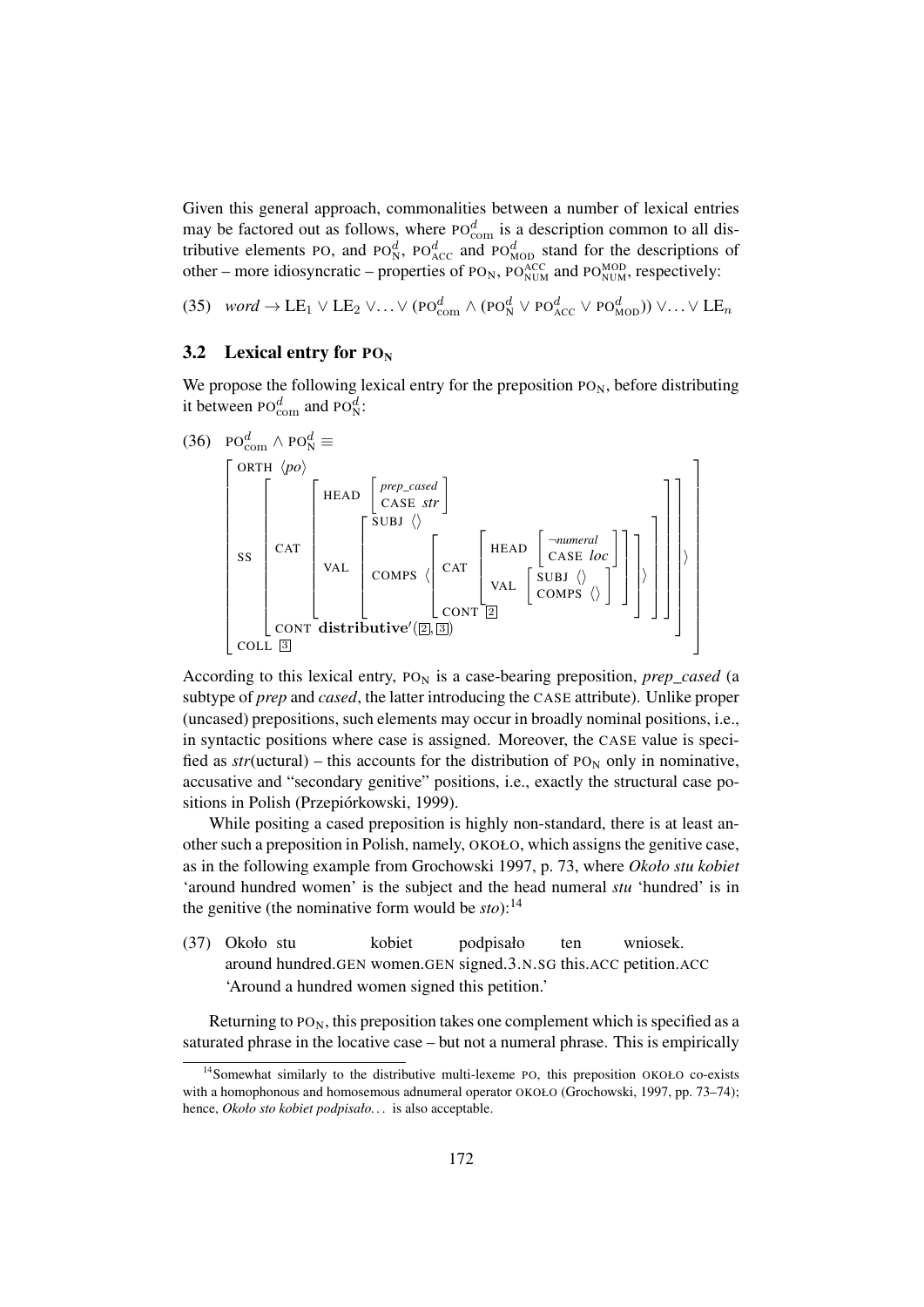more adequate than saying the complement must be a noun phrase, since also some locative adjective phrases – so-called elective constructions – may appear here, as in the following example with the complement headed by the adjective form *najlepszej* 'best':

(38) Komisja. . . commission.NOM chose wybrała. . . po DISTR best.LOC.SG najlepszej... ze złożonych of submitted.GEN ofert offers.GEN every.GEN contractor.GEN kazdego ˙ wykonawcy.

'The commission selected the best offer each from those submitted by every contractor.' (Google)

Finally, the semantic impact of the distributive PO is only marked in (36), as the semantics of distributivity is complex and a matter of ongoing work (cf., e.g., Zimmermann  $2002$  and Dotlactil  $2012$ ). The key problem, which has lead to some non-compositional treatments of the semantically analogous binominal EACH in English (as in *I gave them an apple each*, with *each* arguably attaching to the preceding NP; Safir & Stowell 1988), is that – apart from the nominal or numeral phrase to which such a distributive element attaches (so-called *distributed share*; Choe 1987), e.g., *jabłku* 'an apple' in (1) – it also takes another semantic argument, which occurs elsewhere in the sentence (called *sorting key* in Choe 1987), e.g., *im* 'them' in (1). Moreover, contrary to what might be suggested by the simple constructed example (1), the *sorting key* may be both linearly and configurationally distant from PO (see, e.g., (7), where the *sorting key* is embedded within an adjunct PP), may be implicit and may even be contained within the *distributed share* itself (as, e.g., in (22)).

While we do not have a detailed HPSG analysis of the semantics of distributive PO to offer at present,<sup>15</sup> we envisage that the apparently non-compositional effects could be formalised in HPSG in terms of the COLL feature (Richter & Sailer, 1999), as explicated in Sailer 2003, § 8.2, possibly with restrictions argued for in Soehn 2004. A reference to the value of COLL, i.e., to the whole utterance (Sailer, 2003) or its appropriate constituent (Soehn, 2004), is needed in order to access the *sorting key* and compose it with the semantics of PO and the *distributive share*.

### **3.3** Lexical entry for  $PO_{NUM}^{MOD}$

It is natural to represent  $PO_{NUM}^{MOD}$  as a modifier or a marker, as the whole  $PO_{NUM}^{MOD}$ phrase behaves syntactically just as the following numeral phrase. On the other hand, we would like to factor out the semantics shared between the three distributive elements PO, i.e., minimally:

 $15$ But see Przepiórkowski 2013 for a Glue Semantics account compatible with the syntactic LFG analysis of Przepiórkowski & Patejuk 2013. It remains to be investigated whether the analysis presented in Przepiórkowski 2013 may be straightforwardly carried over to HPSG, e.g., building on Asudeh & Crouch 2002.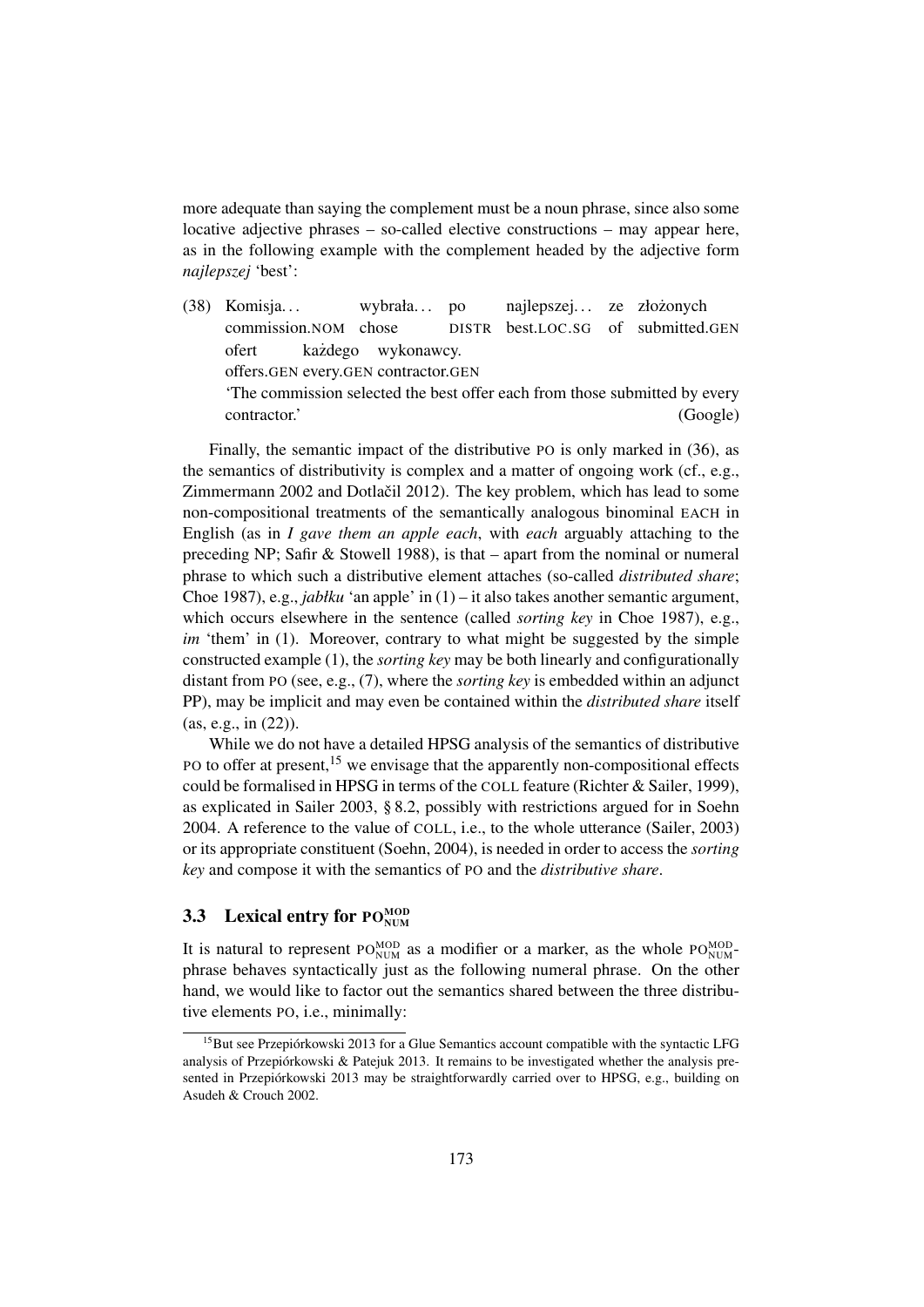(39) 
$$
PO_{com}^d \equiv \begin{bmatrix} ORTH & \langle po \rangle \\ SS & \begin{bmatrix} CAT|VAL|COMPS & \text{CONT } \boxed{2} \\ CONT & \text{distributive}'(\boxed{2}, \boxed{3} \end{bmatrix} \end{bmatrix}
$$
 (first version; cf. (41))  
COLL  $\boxed{3}$ 

But for this to be a common part of all distributive elements,  $PO_{NUM}^{MOD}$  (and  $PO_{NUM}^{ACC}$ ), see below) – just like  $PO_N$  – must also be treated as a head, here subcategorising for a numeral phrase.

In HPSG, there is an obvious way to analyse marker-like elements as heads, namely, as *weak heads* in the sense of Tseng 2002, p. 273. In brief, weak heads, unlike classical HPSG markers, subcategorise for a complement, but they take over all syntactic and semantic properties of this complement, and add their own MARKER value. Abeillé 2003, 2006 adapts this notion to the analysis of French coordinating conjunctions in a way that requires the structure-sharing of syntactic (but not semantic) properties between the weak head and its complement. We will call such elements – sharing their syntax (but not necessarily their semantics) with their complements – *syntactically vacuous heads* here.<sup>16</sup>

The complete lexical entry for  $PO_{NUM}^{MOD}$  is given below:

(40) 
$$
PO_{com}^{d} \wedge PO_{MOD}^{d} \equiv
$$
  
\n
$$
\begin{bmatrix}\nORTH & \langle po \rangle \\
\vdots \\
\begin{bmatrix}\nCRT \\
\vdots \\
\end{bmatrix}\n\end{bmatrix}\n\begin{bmatrix}\nHEAD & \Box \\
\vdots \\
\begin{bmatrix}\nSLB & \langle \rangle \\
\vdots \\
\end{bmatrix}\n\end{bmatrix}\n\begin{bmatrix}\nHEAD & \Box{I}numeral \\
\vdots \\
\begin{bmatrix}\nSLB & \langle \rangle \\
\vdots \\
\end{bmatrix}\n\end{bmatrix}\n\begin{bmatrix}\nRED & \Box{I}numeral \\
\vdots \\
\begin{bmatrix}\nSLB & \langle \rangle \\
\vdots \\
\end{bmatrix}\n\end{bmatrix}\n\begin{bmatrix}\n\vdots \\
\vdots \\
\end{bmatrix}\n\begin{bmatrix}\nSLB & \langle \rangle \\
\vdots \\
\end{bmatrix}\n\begin{bmatrix}\nSLB & \langle \rangle \\
\vdots \\
\end{bmatrix}\n\begin{bmatrix}\n\vdots \\
\vdots \\
\end{bmatrix}\n\end{bmatrix}\n\begin{bmatrix}\n\vdots \\
\vdots \\
\end{bmatrix}\n\begin{bmatrix}\n\vdots \\
\vdots \\
\end{bmatrix}\n\end{bmatrix}
$$

Note that there are no restrictions on the CASE value of  $PO_{NUM}^{MOD}$ , i.e., it may appear in any – also structural – case position. We will return to this issue in §3.5 below.

Comparing (40) with (36) above, we see that the following information may be factored out:

 $(41)$  PO $_{\text{com}}^d \equiv$  $\sqrt{ }$  $\begin{array}{c} \hline \end{array}$ ORTH h*po*i SS  $\sqrt{ }$  CAT|VAL  $\sqrt{ }$  $\begin{array}{c} \hline \end{array}$ SUBJ $\langle \rangle$  $\mathsf{COMPS} \setminus$  $\sqrt{ }$  $\sqrt{\begin{bmatrix} \text{CAT} | \text{VAL} | \text{GMBI} \end{bmatrix}}$  $CONT$   $2$ <sup>1</sup>  $\vert$ 1  $\overline{\phantom{a}}$ CONT distributive' $(2, 3)$ <sup>1</sup>  $\frac{1}{2}$  $\rangle$  $COLL$   $3$ 1 

Then the descriptions  $P\dot{O}_{N}^{d}$  and  $P\dot{O}_{MOD}^{d}$  boil down to the following:

<sup>16</sup>Note by the way that such *syntactically vacuous heads* are dual to the *semantically vacuous heads* of Pollard & Yoo 1998 and Przepiórkowski 1998, where only semantics is shared. This means that *weak heads* in the sense of Tseng 2002 may be treated as a derived notion and defined as the intersection of the set of syntactically vacuous heads and the set of semantically vacuous heads.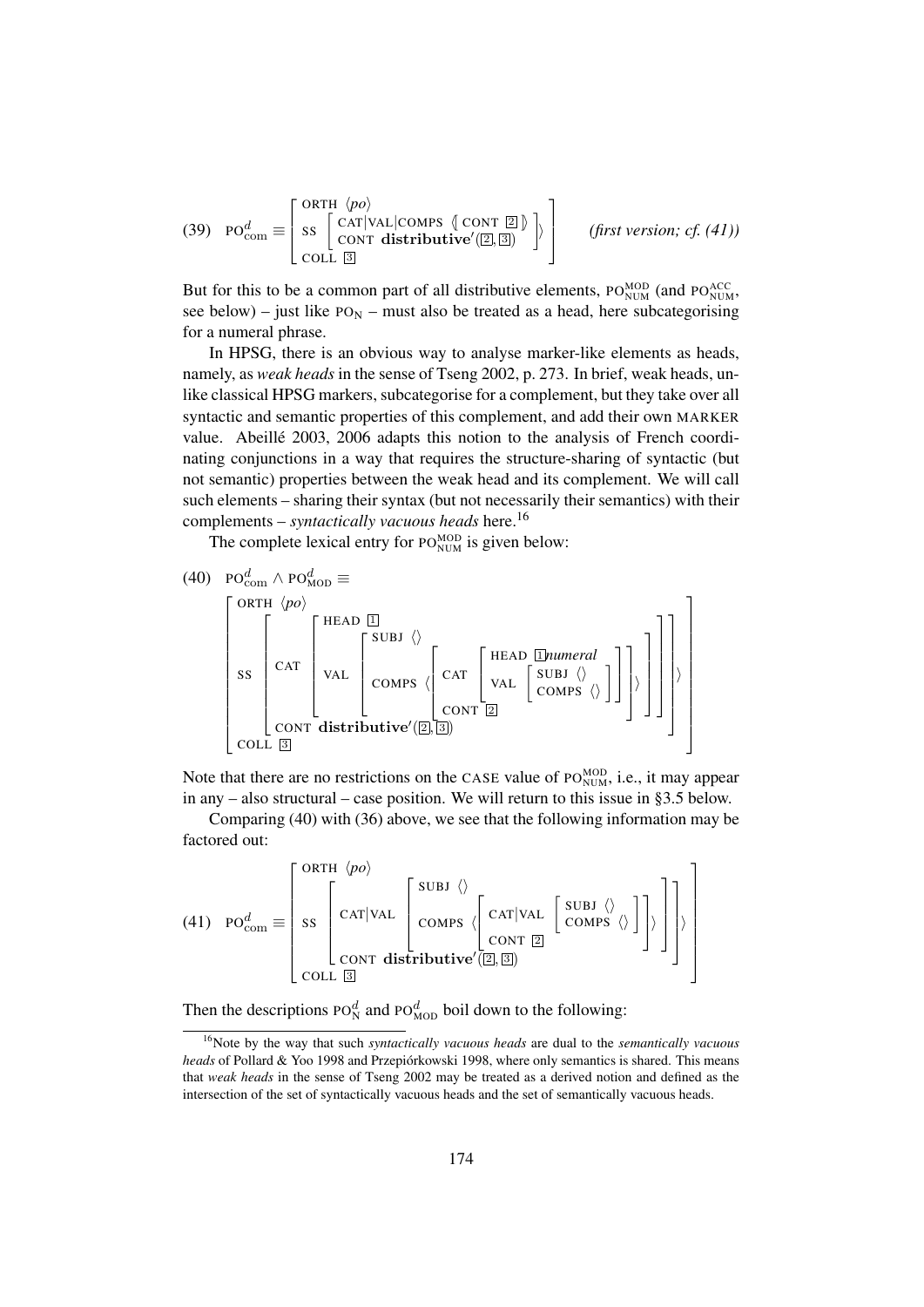(42) PO<sup>d</sup> <sup>N</sup> ≡ SS|CAT HEAD *prep\_cased* CASE *str* VAL|COMPS h CAT|HEAD ¬*numeral* CASE *loc* <sup>i</sup> (43) PO<sup>d</sup> MOD ≡ SS|CAT HEAD 1 VAL|COMPS h[ CAT|HEAD <sup>1</sup> *numeral* ]i 

### **3.4** Lexical entry for  $PO_{NUM}^{ACC}$

Towards the end of §2.3 we noted that while  $PO_{NUM}^{ACC}$  assigns a specific case (namely, accusative) like prepositions do, it may still receive its own case and – when it bears the nominative case in the subject position – agree with the verb in number and gender (inherited from the numeral phrase). We claim that this behaviour is modelled well by treating  $PO_{NUM}^{ACC}$  as a kind of a syntactically vacuous head, like in case of PO<sub>NUM</sub>. The only difference between these two elements would be that  $PO_{NUM}^{ACC}$  assigns the accusative to its complement and itself bears case – namely, structural, resolvable to nominative, accusative or ("secondary") genitive.

This means that PO $_{\text{NUM}}^{\text{ACC}}$  has the same case specification as PO<sub>N</sub>: [CASE *str*]. But here similarities end:  $PO_{NUM}^{ACC}$  is a syntactically vacuous head taking over all other morphosyntactic features of its numeral complement, including the numeral part of speech. That is, with the right numeral (paucal and non-human-masculine), such a  $PO_{NUM}^{ACC}$ -phrase agrees with the verb in a nominative subject position, as in (17)–(18) above. On the other hand, we stipulate that prepositions do not agree with finite verbs, even when they bear the nominative case, as  $-$  by the current analysis  $-$  in (7) on p. 3.<sup>17</sup>

The following partial lexical entry for  $PO_{NUM}^{ACC}$ , with the part common to all distributive elements PO factored out in (41), reflects these considerations:

(44) 
$$
PO_{ACC}^d \equiv \left[ SS|CAT \left[ TJ_{CASE}^H \left( CASE \sin \frac{1}{2} \left( CASE \sin \frac{1}{2} \right) - S \sin \frac{1}{2} \left( CASE \cos \frac{1}{2} \right) \right) \right] \right]
$$

This description introduces new notation inspired by the LFG mechanism of re-

difficult to ascertain.

 $17$ This stipulation seems necessary, as phrases headed by the preposition PO<sub>N</sub> arguably have IN-DEX so – when nominative – they would without it participate in the subject–verb agreement, which in Polish involves INDEX, not CONCORD (in the sense of Wechsler & Zlatic 2000; see Przepiórkowski ´ et al. 2002). One argument for the claim that such  $PON$ -phrases have INDEX is that they apparently may act as controllers, as in the following attested example:

<sup>(</sup>i) Do finału. . . zdołało to finals managed.3.SG.N qualify zakwalifikować się po RM DISTR one.LOC boxer.LOC Radomiak.GEN jednym bokserze Radomiaka i Polonii.

and Polonia.GEN

<sup>&#</sup>x27;One boxer from each of Radomiak and Polonia managed to qualify to the finals.' (Google) Another argument could be provided by binding, but acceptability of relevant examples is more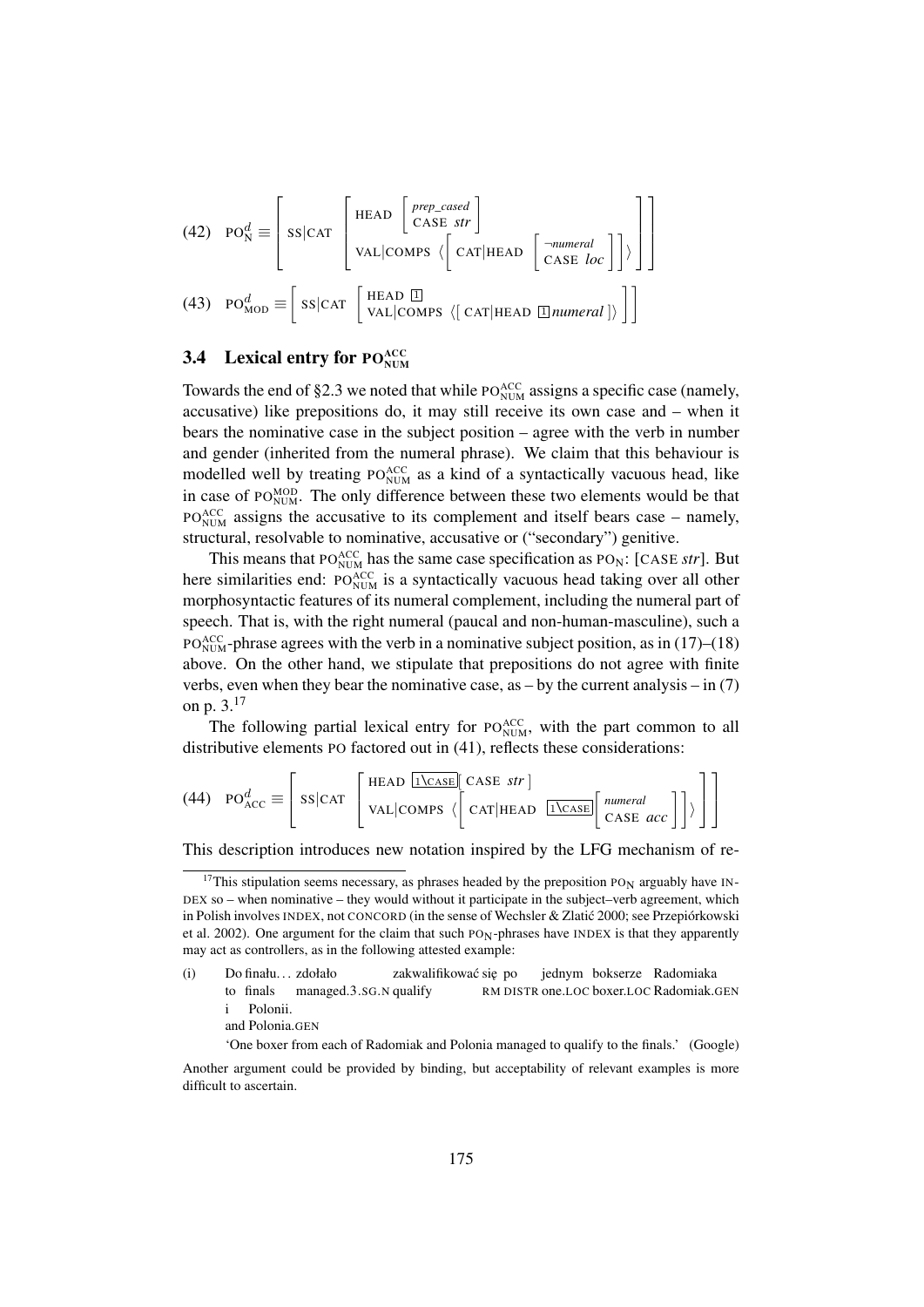striction (Kaplan & Wedekind, 1993).<sup>18</sup> In LFG,  $f \text{CASE} = q \text{CASE}$  means that the f-structures f and g are equal up to their values of CASE (if any). In (44) multiple occurrences of  $\sqrt{1\text{Case}}$  indicate structures which are partially structure-shared, up to the value of the attribute CASE. That is, objects so described have the same type and they structure-share the values of all attributes apart from values of CASE (if this attribute happens to be among those appropriate to the given type at all). This in particular means that the HEAD value of PO<sub>NUM</sub> will be *numeral*, just as the head of its complement, that they will share all morphosyntactic attributes appropriate to *numeral*, including NUMBER and GENDER, but they will differ in CASE as indicated in  $(44)$  – PO<sub>NUM</sub> will have its case resolved to one of the morphological cases depending on the structural case position it will occupy (nominative, accusative or genitive), while its complement must always bear the accusative.

#### 3.5 Analysis at work

Let us illustrate the analysis of this section with a few examples, starting with the most basic  $(1)$ – $(2)$  on p. 2.

In (1), PO combines with a noun phrase, not a numeral phrase, so it cannot correspond to descriptions (43)–(44), which specify the complement to be *numeral*. On the other hand, (42) is applicable here, the locative case requirement is met by the noun phrase *jabłku* 'apple.LOC', and the cased preposition  $P_{N}$  has its structural case resolved to nominative via case assignment principles like those described in Przepiórkowski 1999.

Conversely, (2) involves a numeral phrase, which is incompatible with the ¬*numeral* condition in (42). However, both (43) and (44) lead to an analysis of (2). According to (43), *po* shares its HEAD value with that of the numeral phrase *dwa jabłka* 'two.ACC apples.ACC', i.e., both are analysed as accusative numeral phrases. According to (44), *po* does not share its CASE with that of the numeral complement. However, it assigns accusative case to that complement, and it has its own structural case resolved to accusative via general structural case principles, so the result is virtually indistinguishable from the analysis involving (43). Thus, as it stands, the account produces spurious ambiguity in case of (2).

We see two ways of attacking this problem. First, as repeatedly mentioned above,  $Po_{NUM}^{MOD}$  is marginal, perhaps absent from grammars of some native speakers, so in any full-fledged grammar involving probabilities or Optimality Theory-like constraints, the analysis based on (43) will be blocked by that based on the fully acceptable (44). Unfortunately, current versions of HPSG do not take probabilities or ranking into account. Secondly, we may claim that (2) may only involve  $PO_{NUM}^{ACC}$ , and not  $PO_{NUM}^{MOD}$ . Technically, a constraint could be added to (44) to the effect that it cannot occupy structural case positions: ¬[CASE *str*]. One argument for this stronger claim is that  $PO_{NUM}^{MOD}$  seems impossible in structural (or "secondary") genitive positions, e.g.:

 $18$ We emphasise that this is a matter of notation and not the underlying logical formalism, which we assume to be essentially that of Richter 2000.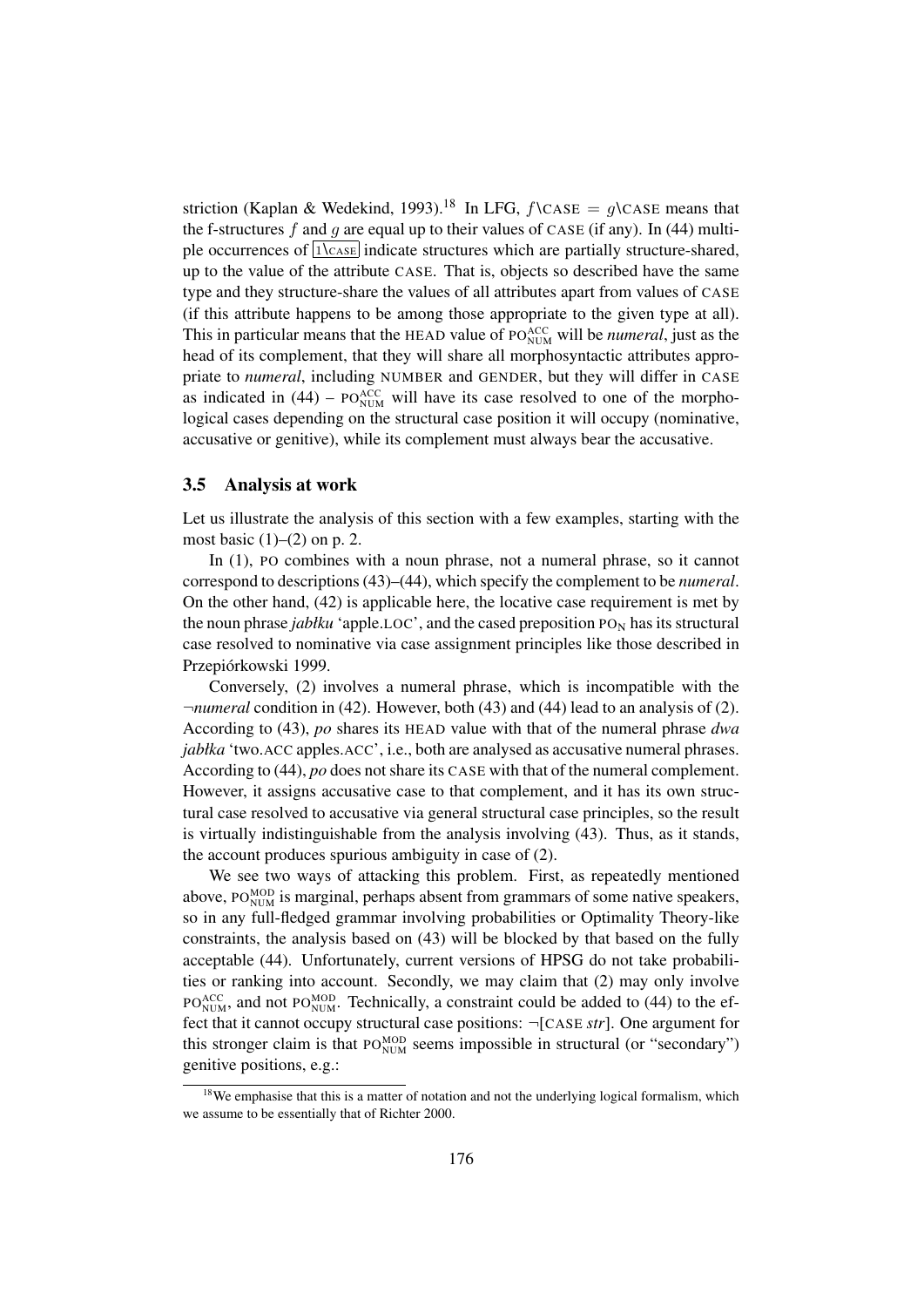#### (45) \*Dzieci children. NOM NEG received. 3. PL DISTR two. GEN donuts. GEN nie dostały po dwóch pączków. 'The children did not get two donuts each.' *(intended; cf. (14))*

In such positions, the numeral phrase may only bear the accusative case, as in  $(14)$ – $(15)$  on p. 4, so only PO<sub>NUM</sub> as specified in (44) may surface here.

Such a constraint would also prevent a similar spurious ambiguity in the analysis of (13) on p. 4, where *po* combines with *kilka owoców* 'several.ACC fruit.GEN'. As a non-paucal numeral, *kilka* receives the accusative case in the subject position (cf. fn. 10 on p. 6), and since both  $PO_{NUM}^{ACC}$  and  $PO_{NUM}^{MOD}$  inherit the numeral characteristics of their complement, they also receive the accusative case (via the already mentioned general structural case assignment rules). So, for all intents and purposes, the subject position in (13) is a structural accusative position and two analyses are possible just as in case of  $(2)$  – unless we prohibit the analysis involving PO<sub>NUM</sub> with a stipulation like  $\neg$ [CASE *str*] added to (43).

However, as it stands, the stipulation is too strong, as it would make (22)–(24) on p. 7 ungrammatical. These examples involve uncontroversially nominative paucal numerals agreeing with the verb and may be analysed only via  $PO_{NUM}^{MOD}$ . But if this element were forbidden from occupying any structural positions, it would also be prohibited in the structural nominative in (22)–(24), contrary to facts. For this reason, while it is possible to formulate a more complicated constraint limiting occurrences of PO $_{\text{NUM}}^{\text{MOD}}$  to environments such as those in (22)–(24),<sup>19</sup> here we retain the version of the analysis which produces spurious ambiguities and assume that the choice between the analyses is made in other parts of the grammar (perhaps not expressible in contemporary HPSG).

Finally, let us consider the fully acceptable examples (17)–(18) on p. 5 involving numerals and NPs syncretic between nominative and accusative. Concentrating on (17), we note that PO $_{\text{NUM}}^{\text{ACC}}$  assigns the accusative to *dwa fotele* 'two armchairs'; all other morphosyntactic features are shared between *po* and the numeral *dwa*. Since *dwa* is a paucal agreeing numeral and the whole PO-phrase occurs in the subject position, the phrase receives the nominative case via general case principles. Hence, contrary to the initial grammatical glosses in (17), particular words in the subject phrase should bear the following grammatical features:

 $(17')$  W pokojach będą in rooms be.FUT.PL DISTR.NOM.PL two.ACC.PL armchair.ACC.PL po dwa fotele. 'There will be two armchairs in each room.'

Again, an analysis involving  $PO_{NUM}^{MOD}$  is in principle also possible here, but we assume that it is either blocked by the more acceptable analysis involving  $PO_{NUM}^{ACC}$ via mechanisms currently not expressible in HPSG or that a relevant constraint is

<sup>&</sup>lt;sup>19</sup>Namely:  $[$  CASE *str*  $] \rightarrow \left[$  ACM *congr*  $]$ . See, e.g., Przepiórkowski & Patejuk 2012a,b about the ACM attribute (appropriate to numerals) and the *congr* type (of agreeing numerals); *m1* stands for human-masculine.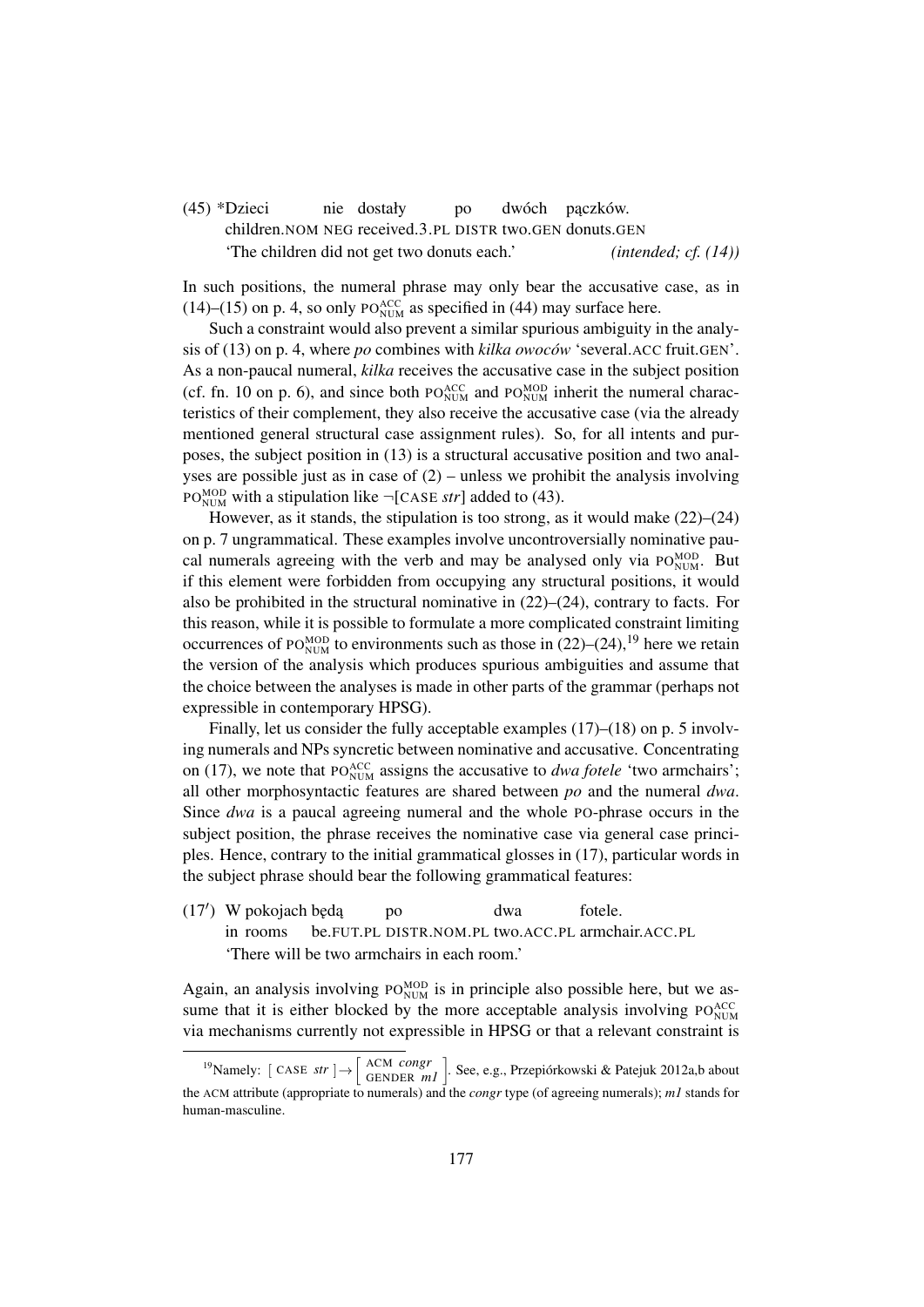added to (43) blocking the occurrence of  $PO_{NUM}^{MOD}$  with non-human-masculine agreeing numerals (cf. fn. 19).

### 4 Conclusion

This paper deals with a very infrequent but intriguing phenomenon of distance distributivity in Polish involving function lexemes PO. We demonstrated that (at least) three distinct lexemes are need to handle the variety of distributive constructions, but we also showed how these homophonous and at the same time homosemous lexemes may be encoded in a way that minimises redundancy in the lexicon and in the grammar. In particular, although case assignment properties of the three elements differ widely, with one of them actually being transparent to such case assignment, all three are analysed as heads of PO-phrases – the two adnumeral elements as syntactically vacuous heads. In the process, we also reaffirmed the usefulness of the LFG mechanism of restriction and proposed a shorthand for representing it in HPSG.

While dealing with a quirk in Polish, the analysis posits a more general question about the role of marginality – and, more generally, gradience – in HPSG: should it be represented via mechanisms known from the Optimality Theory (as in LFG), via tools specific to probabilistic parsing, or in yet another way? A number of talks at the HPSG 2013 conference suggested that answering this question is crucial for the further development of HPSG, and the current paper shares this position.

### References

- Abeillé, Anne. 2003. A lexicon- and construction-based approach to coordinations. In Stefan Müller (ed.), *Proceedings of the HPSG 2003 conference*, 5–25. Stanford, CA: CSLI Publications.
- Abeillé, Anne. 2006. In defense of lexical coordination. *Empirical Issues in Syntax and Semantics* 6. 7–36.
- Asudeh, Ash & Richard Crouch. 2002. Glue semantics for HPSG. In van Eynde et al. (2002) 1–19.
- Bogusławski, Andrzej. 2012. Polskie po dystrybutywne: jednolitość ilościowego podziału zbiorowosci. ´ *Prilozi, oddelenie za lingwistika i literaturna nauka* XXXVII. 81–95.
- Borsley, Robert D. & Adam Przepiórkowski (eds.). 1999. *Slavic in Head-driven Phrase Structure Grammar*. Stanford, CA: CSLI Publications. http://cslipublications.stanford.edu/site/1575861747.shtml.
- Butt, Miriam & Tracy Holloway King (eds.). 2012. *The proceedings of the LFG'12 conference*. Stanford, CA: CSLI Publications. http://cslipublications.stanford. edu/LFG/17/lfg12.html.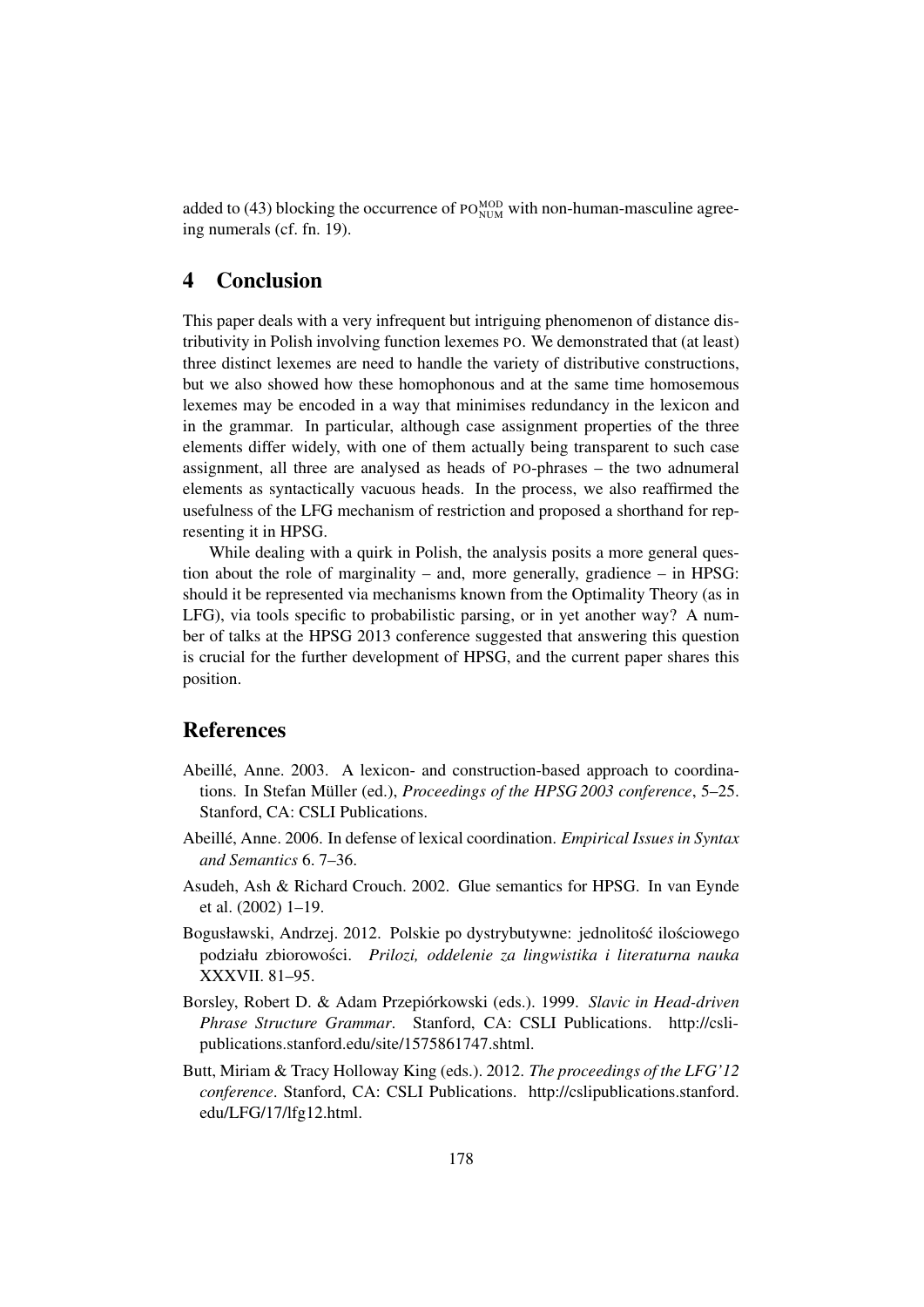- Choe, Jae-Woong. 1987. *Anti-quantifiers and a theory of distributivity*: University of Massachusetts, Amherst Ph. D. dissertation.
- Dalrymple, Mary (ed.). 1999. *Semantics and syntax in Lexical Functional Grammer: The resource logic approach*. Cambridge, MA: The MIT Press.
- Dalrymple, Mary. 2001. *Lexical-Functional Grammar*. San Diego, CA: Academic Press.
- Derwojedowa, Magdalena. 2011. *Grupy liczebnikowe we współczesnym języku polskim. Zarys opisu zalezno ˙ sciowego ´* . Warsaw: Uniwersytet Warszawski, Wydział Polonistyki.
- Dotlačil, Jakub. 2012. Binominal *each* as an anaphoric determiner: Compositional analysis. In Ana Aguilar Guevara, Anna Chernilovskaya & Rick Nouwen (eds.), *Proceedings of sinn und bedeutung 16: Volume 1*, vol. 16 MIT Working Papers in Linguistics, 211–224.
- Dziwirek, Katarzyna. 1990. Default agreement in Polish. In Katarzyna Dziwirek, Patrick Farrell & Errapel Mejías-Bikandi (eds.), *Grammatical relations: A cross-theoretical perspective*, Stanford, CA: CSLI Publications.
- Franks, Steven. 1995. *Parameters of Slavic morphosyntax*. New York: Oxford University Press.
- Grochowski, Maciej. 1997. *Wyrazenia funkcyjne. Studium leksykograficzne ˙* , vol. 104 Prace Instytutu J˛ezyka Polskiego. Cracow: Wydawnictwo IJP PAN.
- Gruszczyński, Włodzimierz & Zygmunt Saloni. 1978. Składnia grup liczebnikowych we współczesnym języku polskim. *Studia Gramatyczne* II. 17–42.
- Harley, Heidi. 2006. *English words: A linguistic introduction*. Malden, MA: Blackwell.
- Höhle, Tilman N. 1999. An architecture for phonology. In Borsley & Przepiórkowski (1999) 61–90. http://csli-publications.stanford.edu/site/ 1575861747.shtml.
- Kaplan, Ronald M. & Jürgen Wedekind. 1993. Restriction and correspondencebased translation. In *Proceedings of the 6th conference of the European chapter of the Association for Computational Linguistics (EACL 1993)*, 193–202. Utrecht.
- Krasnowolski, Antoni. 1897. *Systematyczna składnia j˛ezyka polskiego*. Warsaw: Drukarnia Estetyczna K. Sierpińskiego.
- Łojasiewicz, Anna. 1979. O budowie wyrażeń z przyimkiem *po* dystrybutywnym. *Polonica* V. 153–160.
- Małecki, Antoni. 1863. Gramatyka języka polskiego. Większa. Lwów.
- Meurers, Walt Detmar. 1999. *Lexical generalizations in the syntax of German non-finite constructions*: Universität Tübingen Ph. D. dissertation.
- Miechowicz-Mathiasen, Katarzyna & Jacek Witkos. 2007. O podmiotach i ich ´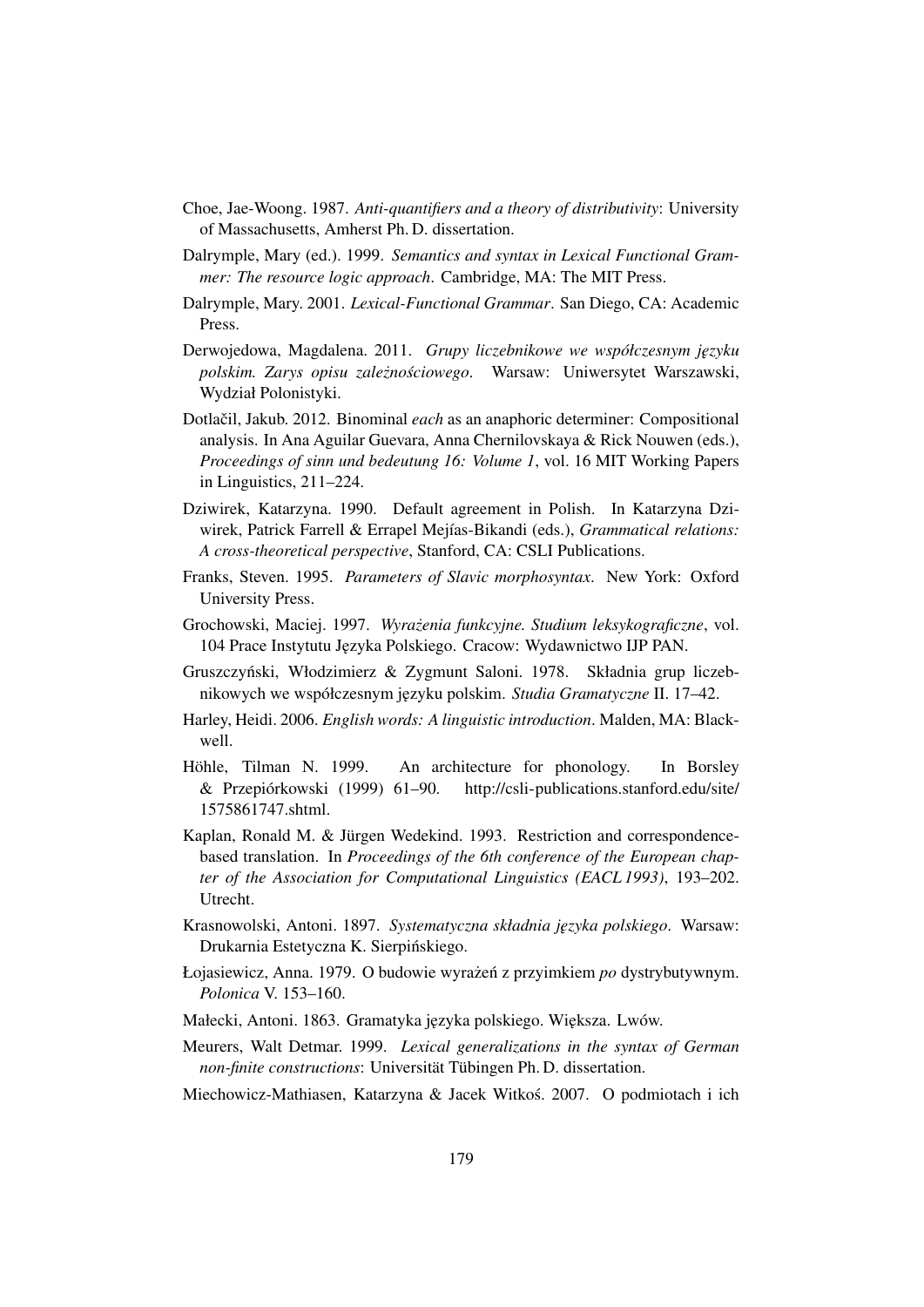przypadkach (w nawiązaniu do artykułów Zygmunta Saloniego i Adama Przepiórkowskiego). *Biuletyn Polskiego Towarzystwa J˛ezykoznawczego* LXIII. 101–114.

- Pollard, Carl & Eun Jung Yoo. 1998. A unified theory of scope for quantifiers and *wh*-phrases. *Journal of Linguistics* 34. 415–445.
- Przepiórkowski, Adam. 1998. 'A Unified Theory of Scope' revisited: Quantifier retrieval without spurious ambiguities. In Gosse Bouma, Geert-Jan M. Kruijff & Richard T. Oehrle (eds.), *Proceedings of the joint conference on Formal Grammar, Head-driven Phrase Structure Grammar, and Categorial Grammar*, 185– 195. Saarbrücken: Universität des Saarlandes. http://nlp.ipipan.waw.pl/~adamp/ Papers/1998-fhcg/.
- Przepiórkowski, Adam. 1999. *Case assignment and the complement-adjunct dichotomy: A non-configurational constraint-based approach*. Tübingen: Universität Tübingen Ph. D. dissertation. http://nlp.ipipan.waw.pl/~adamp/ Dissertation/.
- Przepiórkowski, Adam. 2000. Long distance genitive of negation in Polish. *Journal of Slavic Linguistics* 8. 151–189. http://nlp.ipipan.waw.pl/~adamp/Papers/2000 jsl/.
- Przepiórkowski, Adam. 2004. O wartosci przypadka podmiotów liczebnikowych. ´ *Biuletyn Polskiego Towarzystwa J˛ezykoznawczego* LX. 133–143. http://nlp. ipipan.waw.pl/~adamp/Papers/2003-bptj-case/.
- Przepiórkowski, Adam. 2006a. O dystrybutywnym PO i liczebnikach jedynkowych. *Polonica* XXVI–XXVII. 171–178. http://nlp.ipipan.waw.pl/ ~adamp/Papers/2006-po/.
- Przepiórkowski, Adam. 2006b. O inherentnej liczbie mnogiej liczebników CWIER ´ C´ , PÓŁ i PÓŁTORA. *Poradnik J˛ezykowy* 9. 78–87. http://nlp.ipipan.waw. pl/~adamp/Papers/2006-cwierc/.
- Przepiórkowski, Adam. 2008. Generalised quantifier restrictions on the arguments of the Polish distributive preposition PO. *Études Cognitives* 8. 159–177. http: //nlp.ipipan.waw.pl/~adamp/Papers/2007-sk-po.cardinal/.
- Przepiórkowski, Adam. 2010. Towards a Construction Grammar account of the distributive PO in Polish. *Études Cognitives* 10. 163–176. http://nlp.ipipan.waw. pl/~adamp/Papers/2010-sk-po.CxG/.
- Przepiórkowski, Adam. 2013. The semantics of distance distributivity in Polish: A glue semantics approach. To be submitted to *Empirical Issues in Syntax and Semantics 10* (CSSP 2013 Proceedings).
- Przepiórkowski, Adam, Anna Kupść, Małgorzata Marciniak & Agnieszka Mykowiecka. 2002. *Formalny opis j˛ezyka polskiego: Teoria i implementacja*. Warsaw: Akademicka Oficyna Wydawnicza EXIT. http://nlp.ipipan.waw.pl/ ~adamp/Papers/2002-hpsg-book/.